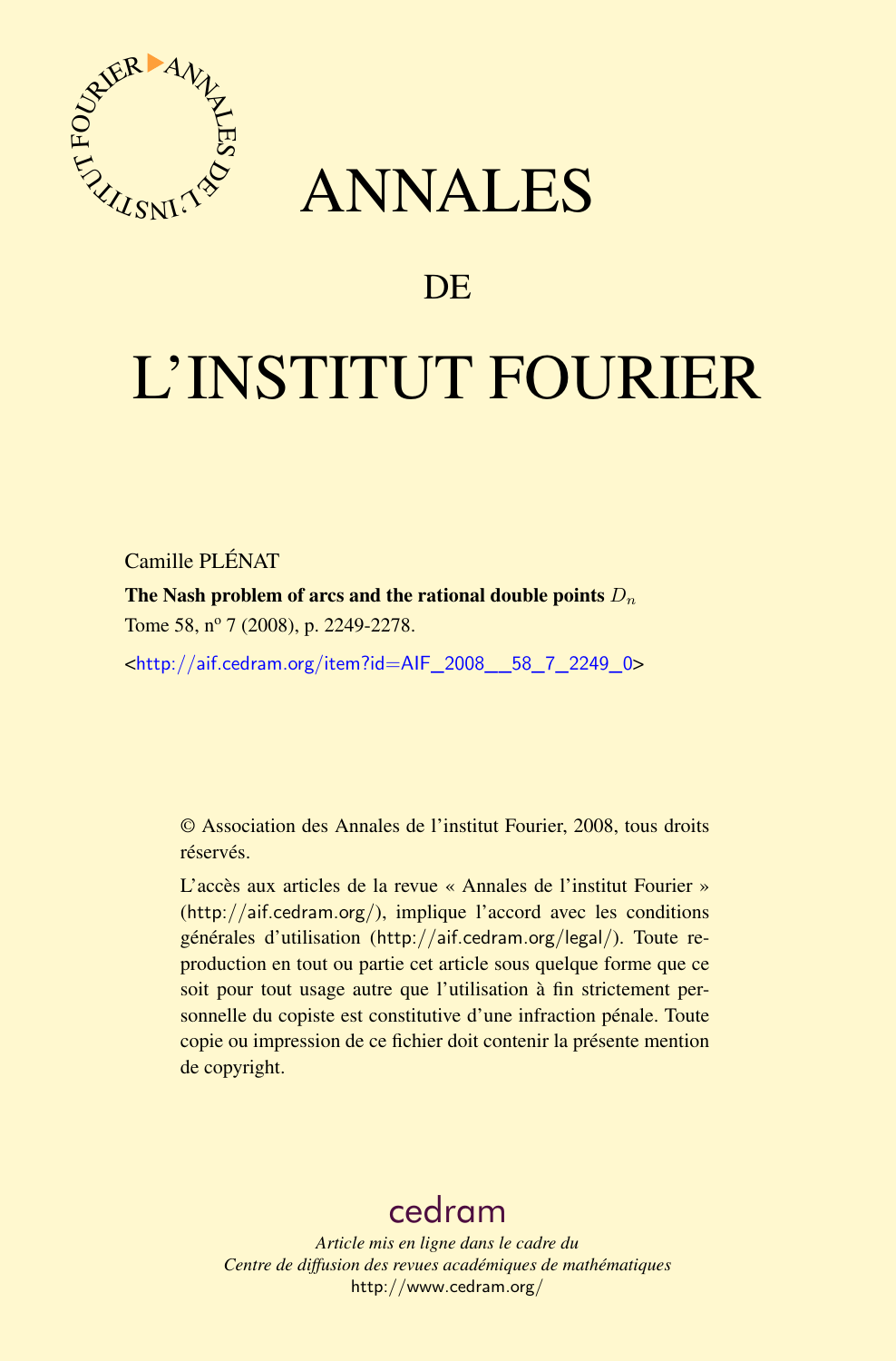#### THE NASH PROBLEM OF ARCS AND THE RATIONAL DOUBLE POINTS  $D_n$

#### **by Camille PLÉNAT**

ABSTRACT. — This paper deals with the Nash problem, which consists in comparing the number of families of arcs on a singular germ of surface U with the number of essential components of the exceptional divisor in the minimal resolution of this singularity. We prove their equality in the case of the rational double points  $D_n$   $(n \geq 4)$ .

Résumé. — Dans cet article, on étudie le problème des arcs de Nash, qui consiste à comparer le nombre de composantes irréductibles de l'espace des arcs passant par une singularité isolée de surface normale avec les courbes exceptionnelles apparaissant dans la résolution minimale de cette singularité. On montre que les deux nombres sont égaux dans le cas des points doubles rationnels  $D_n$ .

#### **1. Introduction**

In this paper,  $\Bbbk$  is an algebraically closed field of characteristic 0.

Let  $(S, 0)$  be a normal surface singularity over k and  $\pi : (X, E) \longrightarrow (S, 0)$ be the *minimal resolution* of  $(S, 0)$ , where X is a smooth surface and  $E =$  $\pi^{-1}(0)$  is the exceptional set. Let  $E = \bigcup_{i \in \Delta} E_i$  be the decomposition of E into its irreducible components, that we will call *exceptional divisors*.

In order to study such a resolution, J. Nash (around 1968, published as [\[14\]](#page-29-0)) looked at the space H of *arcs* passing through the singular locus 0. Recall that an arc is a formal parametrized curve, i.e. a k-morphism from the local ring  $\mathcal{O}_{S,0}$  to the formal series ring  $\kappa[[t]]$ .

Nash had shown that H is the union of finitely many *families*, (which turn out to be the irreducible components of  $H$  viewed as a scheme endowed with the Zarsiski topology) , and that there exists an injection from the set of

*Keywords:* Space of arcs, Nash map, Nash problem, rational double points. *Math. classification:* 14B05, 14J17.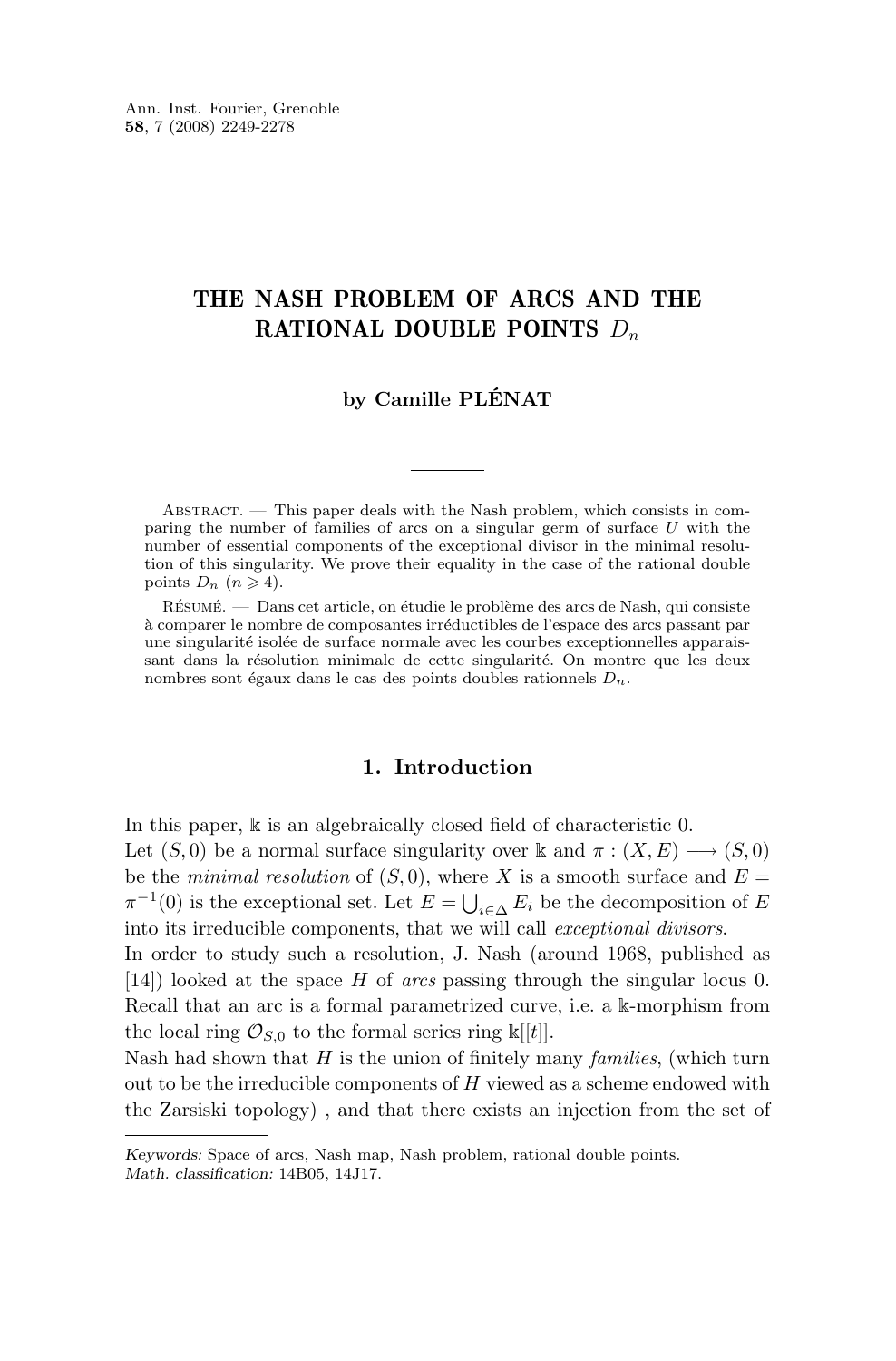<span id="page-2-0"></span>families of arcs to the set of exceptional divisors of the minimal resolution. The natural question of surjectivity then arose [\[14\]](#page-29-0).

Later on, M. Lejeune (in [\[11\]](#page-29-0)) proposed the following decomposition of the space  $H$ : let  $N_i$  be the set of arcs lifting transversally to  $E_i$  but not intersecting any other exceptional divisor  $E_i$ . M. Lejeune showed that  $H = \bigcup_{i \in \Delta} N_i$  and the set  $N_i$  is an irreducible algebraic subset of the space of arcs; therefore the families of arcs are among the  $N_i$ 's. Moreover, notice that there are as many  $N_i$  as divisors  $E_i$ . Then the Nash problem reduces to showing that the  $\overline{N_i}$  are the irreducible components, i.e.to proving  $card(\Delta)(card(\Delta) - 1)$  non-inclusions :

PROBLEM 1.1. — *Is it true that*  $\overline{N_i} \not\subset \overline{N_j}$  *for all*  $i \neq j$ ?

This question has found some positive answers : for singularities  $A_n$  by Nash, for minimal surface singularities by A. Reguera [\[18\]](#page-29-0) (other proofs in J. Fernandez-Sanchez [\[5\]](#page-29-0) or C. Plénat [\[15\]](#page-29-0)), for sandwiched singularities by M. Lejeune and A. Reguera $(cf.[12])$  $(cf.[12])$  $(cf.[12])$ , for toric vareties by S. Ishii and J. Kollar ([\[8\]](#page-29-0) using the previous work of C. Bouvier and G. Gonzalez-Sprinberg [\[2\]](#page-29-0) and [\[3\]](#page-29-0)), and for a family of non rational surface singularities by P. Popescu-Pampu and C. Plénat ([\[17\]](#page-29-0)).

In [\[8\]](#page-29-0), S. Ishii and J. Kollar also gave a counter example in dimension greater than or equal to 4.

The singularity  $D_n$  is the first "natural" singularity for which the answer was unknown till now. We present in this paper a proof of the following theorem:

Theorem 1.2. — *The Nash problem has an affirmative answer for rational double points*  $D_n$   $(n \geq 4)$ .

*Notation.* — We give a detailed proof for the  $D_{2n}$ , the proof for  $D_{2n+1}$ will follow easily.

By [\[15\]](#page-29-0), corollary 3.5, we have the following corollary :

COROLLARY 1.3. — Let  $(S, 0)$  be a normal surface singularity whose graph is the same as the graph of  $D_n$  (but with different weights). Then the *problem also has an affirmative answer for* (S, 0)*.*

The proof of the theorem is divided into two steps. For the first step we use the following valuative criterion (for a proof see [\[15\]](#page-29-0); it is a generalisation of a result of A. Reguera [\[18\]](#page-29-0)):

PROPOSITION  $1.4.$  — Let  $(S, 0)$  be a normal surface singularity. If there exists an element f in  $\mathcal{O}_{S,0}$  such that  $ord_{E_i} f < ord_{E_j} f$  then  $N_i \not\subset N_j$ .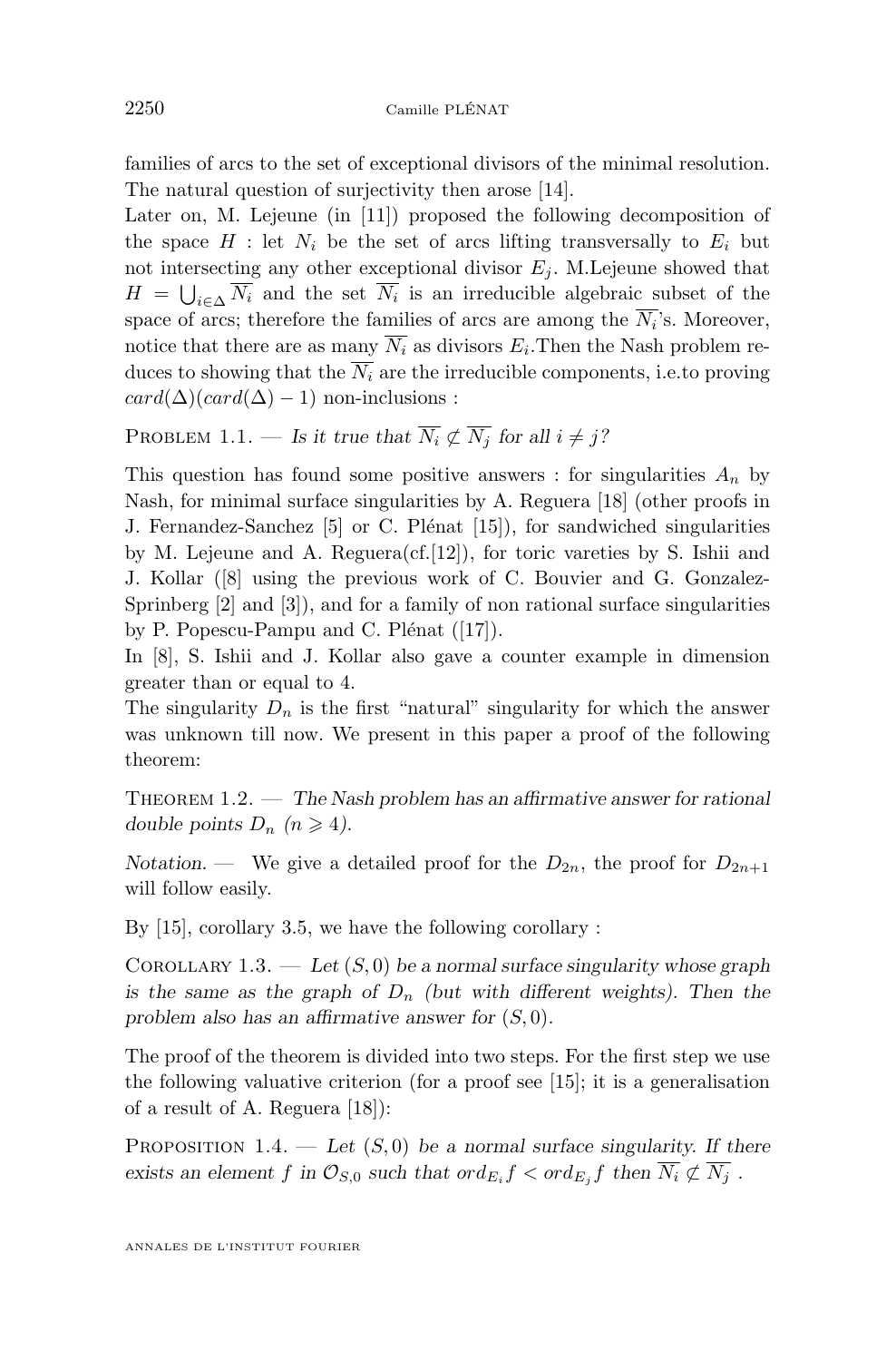This condition allows us to prove more than half the non-inclusions (cf Problem [1.1\)](#page-2-0).

The second step consists in proving the remaining non-inclusions. For it, we use the algebraic machinery developed in section 4. The "geometric" idea is the following:

Let  $E_i$  and  $E_j$  be two divisors such that

$$
ord_{E_i} f \leqslant ord_{E_j} f \ for \ all \ f \in \mathcal{O}_{(S,0)} \ (1)
$$

In other words,  $\overline{N_i} \not\subset \overline{N_j}$  by the valuative criterion (proposition [1.4\)](#page-2-0).

By contradiction, suppose that we have  $N_j \subset N_i$ . Let  $\phi_j$  be a general arc in  $N_i$ . Then there exists a sequence of arcs  $(\phi_i)_n$  in  $N_i$  converging to  $\phi_i$ . The arcs on  $D_n$  (embedded in  $\mathbb{k}^3 = spec \mathbb{k}[x, y, z]$ ) are described by three formal power series

$$
\begin{cases}\nx(t) = \sum a_k t^k \\
y(t) = \sum b_k t^k \\
z(t) = \sum c_k t^k\n\end{cases}
$$

whose coefficients are subjected to algebraic constraints; for a general arc of  $N_k$ , the coefficients  $a_{ord_{E_k}}(x), b_{ord_{E_k}}(y), c_{ord_{E_k}}(z)$  are the first non-zero coefficients and must be nonzero. Convergence here means that the coefficients of  $(\phi_i)_n$  converge to the respective coefficients of  $\phi_j$ , and the algebraic constraints are satisfied at each step. The inequality (1), if strict, implies that the coefficients  $a_{ord_{E_i}(x),n}, b_{ord_{E_i}(y),n}, c_{ord_{E_i}(z),n}$  converge to 0. In order to obtain the contradiction, we show that the constraints imply the vanishing of at least one of the coefficients  $a_{ord_{E_j}(x)}, b_{ord_{E_j}(y)}, c_{ord_{E_j}(z)}$  of the limit  $\phi_j$ . In order to deal with the fact that the scheme  $H$  is non noetherian, we use the following description of  $H$ :

DEFINITION 1.5. — An *i*-jet is a k-morphism  $\mathcal{O}_{S,0} \to \frac{k[[t]]}{t^{i+1}}$ .

The schemes  $H(i)$  are of finite type. With the natural maps (called truncation map)  $\rho_i: H \to H(i)$  and  $\rho_{ij}: H(i) \to H(j)$  (for  $j < i$ ) they form a projective system whose limit is  $H$ . Easily one can see that if there exists j such that  $\rho_i(N_\alpha) \not\subset \rho_i(N_\beta)$  then  $\overline{N_\alpha} \not\subset \overline{N_\beta}$ . It is then enough to work in a "good"  $H(j)$ .

The paper is organized as follows : in section 2 we first recall one description of the singularity  $D_n$  we will use and by using the valuative criterion we develop the first step of the proof. In section 3, we reformulate the "geometric" idea described above as an algebraic problem. In section 4, we partially describe the spaces  $H(k)$  for a general k and for quasi-homogeneous hypersurface singularities. The two last sections are devoted to the proof of second step.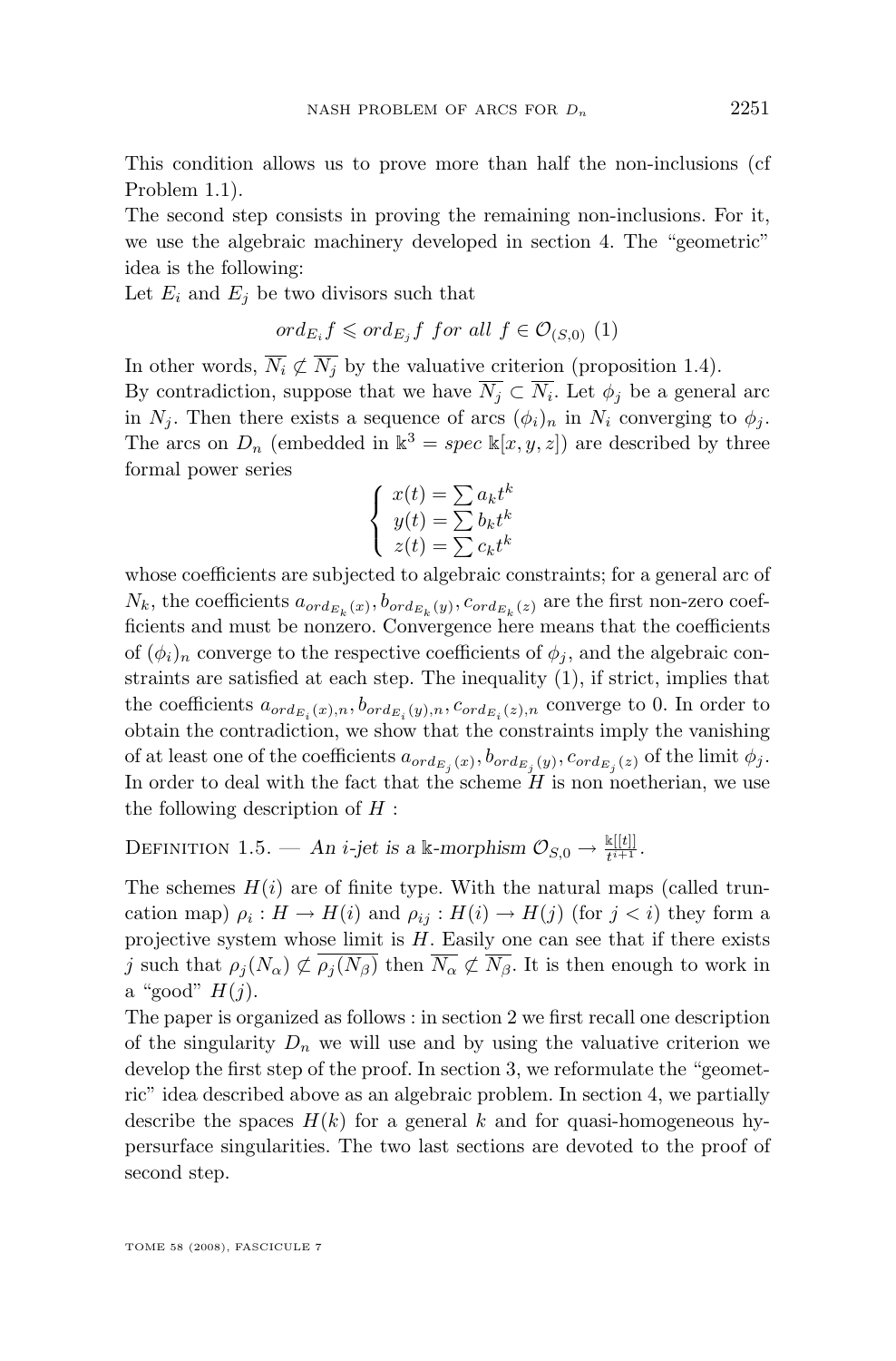**Aknowledgement :** I would like to thank M. Spivakovsky for suggestions and comments; I also thank M. Lejeune-Jalabert and P. Popescu-Pampu for their interest and helpful comments as well as David Trotman.

#### **2. Step one**

#### **2.1.** The rational double points  $D_{2n}$

Let  $(S, 0)$  be the rational double point  $D_{2n}$ . Embedded in  $\mathbb{R}^3$ , take as equation the following one :  $f(x, y, z) = z^2 - y^2x - x^{2n-1} = 0$ . Its dual graph of resolution is :



*Figure 2.1. Dual graph (singularity of type*  $D_{2n}$ )

Let  $\overline{N_1}, \ldots \overline{N_{2n}}$  be the irreducible subsets of H associated to the exceptional divisors  $E_1, ..., E_{2n}$ .

As  $D_{2n}$  is embedded in  $\mathbb{R}^3$ , the arcs are described by three formal power series :

$$
x(t) = a_1t + a_2t^2 + \dots
$$
  
\n
$$
y(t) = b_1t + b_2t^2 + \dots
$$
  
\n
$$
z(t) = c_1t + c_2t^2 + \dots
$$

with  $f(x(t), y(t), z(t)) = 0$ . Let  $f_m$  be the coefficients of  $t^m$  in  $f(x(t), y(t), z(t))$  $z(t)$  = 0 for all m, and let I be the ideal they generate.

#### **2.2. Step One**

For this first step, we use the criterion (cf. proposition [1.4\)](#page-2-0) with the functions x, y, z, y+ix<sup>n</sup> and y−ix<sup>n</sup> pulled back to X, whose order of vanishing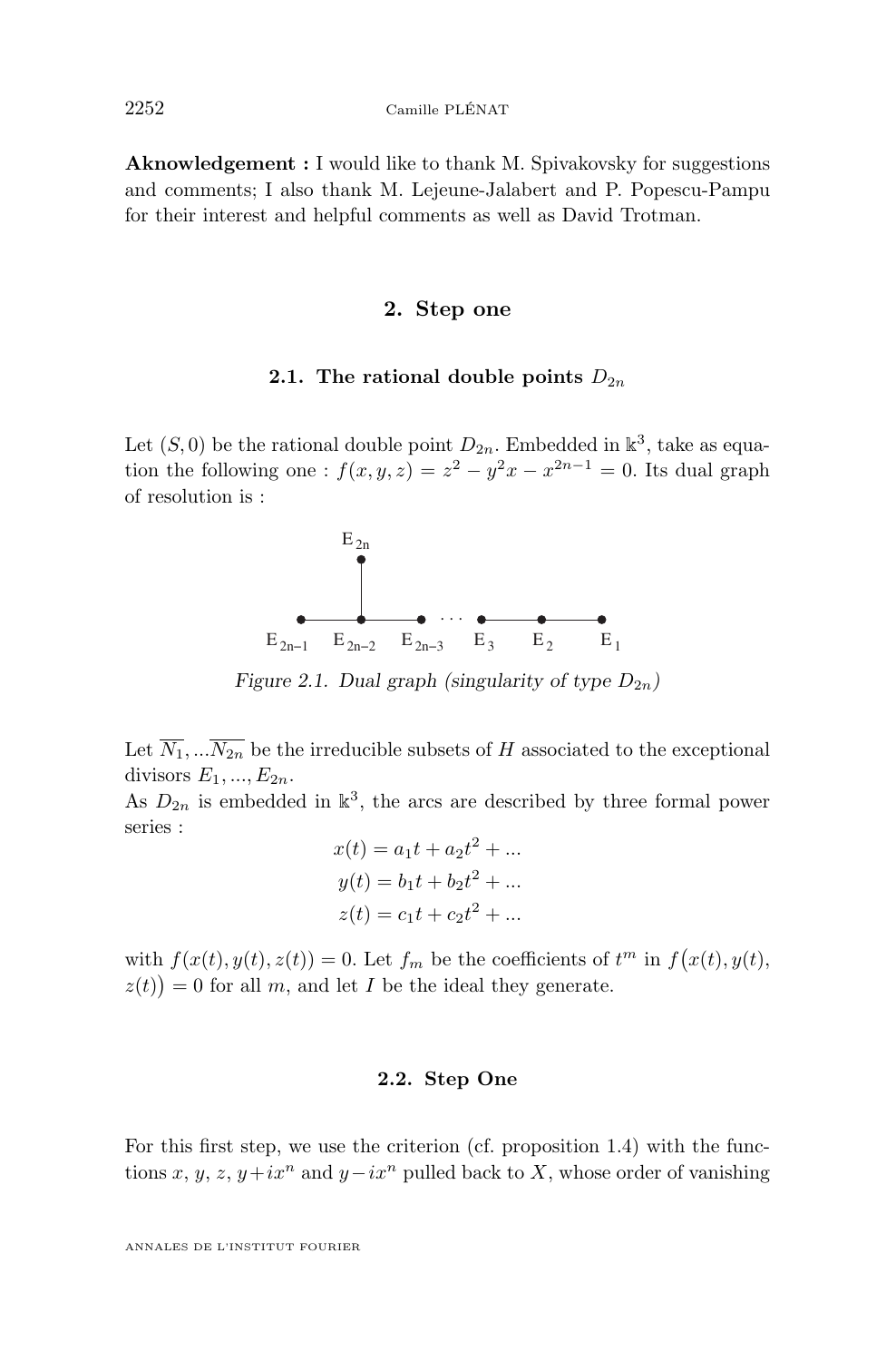at each  $E_i$  is written on the graphs below :



(We compute the orders of vanishing of each function by pulling back it to the resolution, which is done by a sequence of blowing-ups. We let the details of the computation to the reader.)

The criterion allows us to define a partial order on the families of arcs :

Definition 2.1. — *(Partial order) We say that*  $E_i \leq E_j$  *if and only if for any element*  $f \in \mathcal{O}_{S,0}$  *we have*  $ord_{E_i}(f) \leqslant ord_{E_j}(f)$ . We say that  $E_i < E_j$  *if one of the inequality above is strict.* 

This partial order can be translated by the following scheme :

$$
E2n-1
$$
\n
$$
E1-E2=----En-En+1=----E2n-2
$$
\n
$$
E2n
$$

(The relation  $E_i - E_j$  means  $E_i < E_j$ ; cf.[\[15\]](#page-29-0)):

DEFINITION 2.2. — *We define*  $E_1 - E_2 - ... - E_{2n-2}$  *to be the "principal branch*<sup>*''*</sup> and  $E_{2n-1} - E_n - ... - E_{2n-2}$  *and*  $E_{2n} - E_n - ... - E_{2n-2}$  *to be the non-principal ones.*

*Remark.* — A general arc  $\phi$  in  $N_k$  is described by three formal power series :

$$
x(t) = a_{ord_{E_k}}(x) t^{ord_{E_k}}(x) + a_{ord_{E_k}}(x) + t^{ord_{E_k}}(x) + 1 + \dots
$$
  
\n
$$
y(t) = b_{ord_{E_k}}(y) t^{ord_{E_k}}(y) + b_{ord_{E_k}}(y) + t^{ord_{E_k}}(y) + 1 + \dots
$$
  
\n
$$
z(t) = c_{ord_{E_k}}(z) t^{ord_{E_k}}(z) + c_{ord_{E_k}}(z) + t^{ord_{E_k}}(z) + 1 + \dots
$$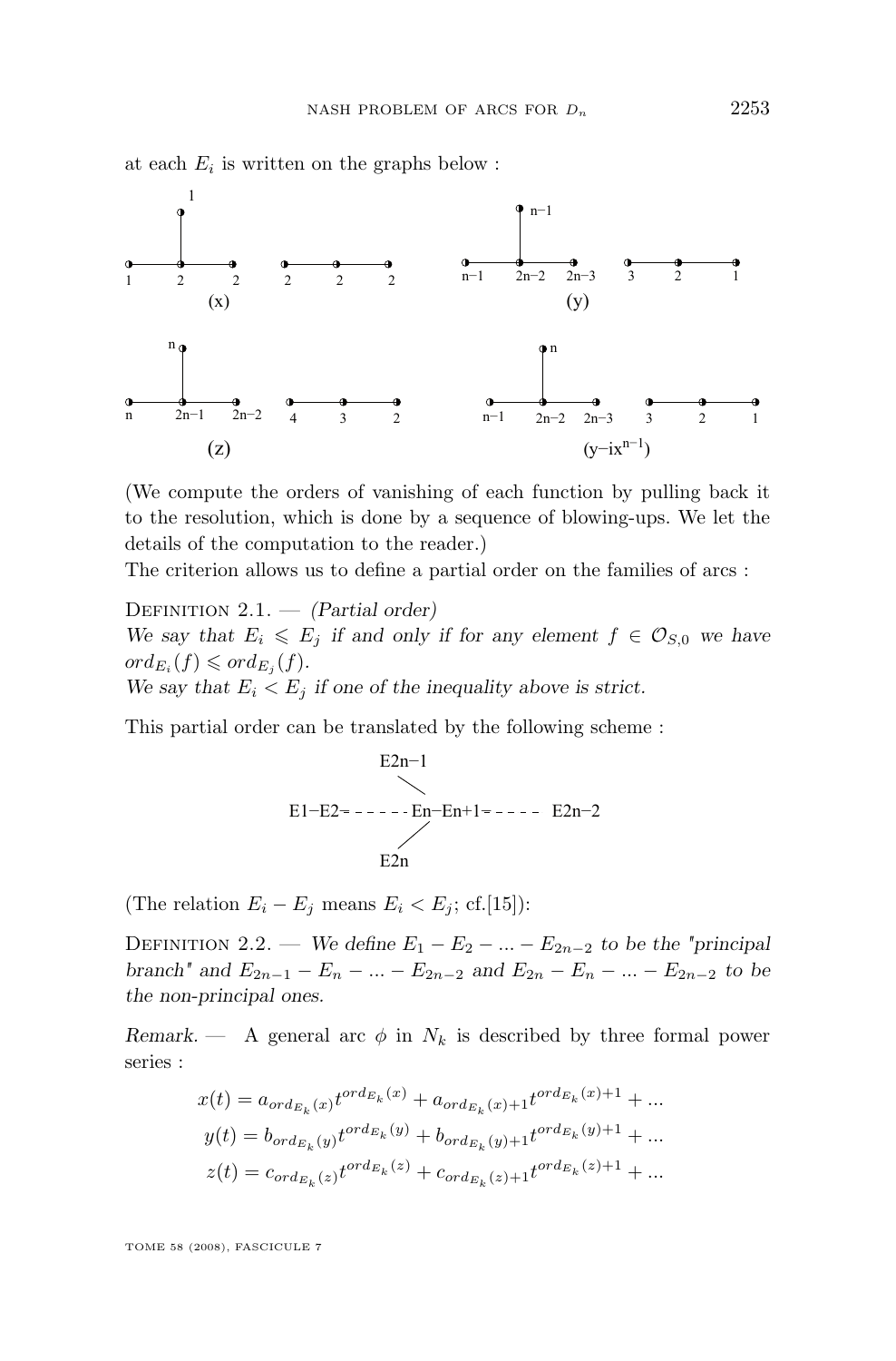with  $f(x(t), y(t), z(t)) = 0$ .

#### **3. Second step: algebraic reformulation**

We can read from the above that the remaining non-inclusions to be shown are :

- $\overline{N_{2n-1-k}} \not\subset \overline{N_{2n-1-1}}$  for  $1 \leq k < l \leq 2n-2$
- $\overline{N_{2n-1-k}} \not\subset \overline{N_{2n-1}}, \overline{N_{2n}}$  for  $1 \leq k \leq n$

As one can notice, two different series of difficulties appear : the first, that we call "principal branch" is to show that  $\overline{N_{2n-1-k}} \not\subset \overline{N_{2n-1-l}}$  for  $1 \leq k < l \leq 2n-2$ ; the second are "the non-principal branches" (they are of two types but these are totally symmetric).

To solve the two series of non inclusions, we will use the same idea, described below.

First, in order to deal with finite dimensional varieties, we truncate the arcs at order  $4n - 2$ .

Let  $\overline{N_{\alpha}}$  and  $\overline{N_{\beta}}$  be two families such that  $\overline{N_{\alpha}} \not\subset \overline{N_{\beta}}$ . By the previous section, we have  $ord_{E_{\alpha}} f \leqslant ord_{E_{\beta}} f$  for all f in the local ring  $\mathcal{O}_{S,o}$ .

*Notation. —*

- Let  $N_{\alpha}(4n-2) = \rho_{4n-2}(N_{\alpha})$  and  $N_{\beta}(4n-2) = \rho_{4n-2}(N_{\beta})$ .
- Let  $P_{\alpha}$  and  $P_{\beta}$  be prime ideals such that  $V(P_{\alpha}) = N_{\alpha}(4n-2)$  and  $V(P_{\beta}) = \overline{N_{\beta}(4n-2)}.$
- Let  $L_l = \{a_1, ..., a_{ord_{E_l}}(x)-1}, b_1, ..., b_{ord_{E_l}}(y)-1}, c_1, ..., c_{ord_{E_l}}(z)-1\}$ .
- Let
- $I_l = I \cap \mathbb{K}[a_1, ..., a_{4n-2}]$

$$
\cap \ (a_1,...,a_{ord_{E_l}(x)-1},b_1,...,b_{ord_{E_l}(y)-1},c_1,...,c_{ord_{E_l}(z)-1})
$$

be the first equations verified by an arc in  $N_l$  (for  $l = \alpha$  or  $\beta$ ).

• Let  $J = P_{\alpha} \cap P_{\beta}$ .

Suppose that  $P_{\alpha} \subset P_{\beta}$ . In order to have a contradiction, we find elements in  $P_{\alpha}$  not contained in  $P_{\beta}$  by the following way:

We have  $L_l$  and  $I_l$  in  $P_l$  for each l. Unfortunately, we also have  $L_\alpha$  and  $I_\alpha$ in  $P_\beta$  by hypothesis. Thus those "simple" elements will not lead us to the contradiction. But  $a_{ord_{E_l}(x)}, b_{ord_{E_l}(y)}, c_{ord_{E_l}(z)}$  are not in  $P_\alpha$ . It implies that  $(I_{\alpha}: d^{\infty}) = \bigcup (I_{\alpha}: d^r)$ , for d equal to one of the three elements  $a_{ord_{E_l}(x)}$ ,  $b_{ord_{E_l}}(y)$ ,  $c_{ord_{E_l}}(z)$  ( $(I_\alpha : d^r)$ ) is the saturation of  $I_\alpha$  by  $d^r$ ), is in the prime ideal  $P_{\alpha}$ .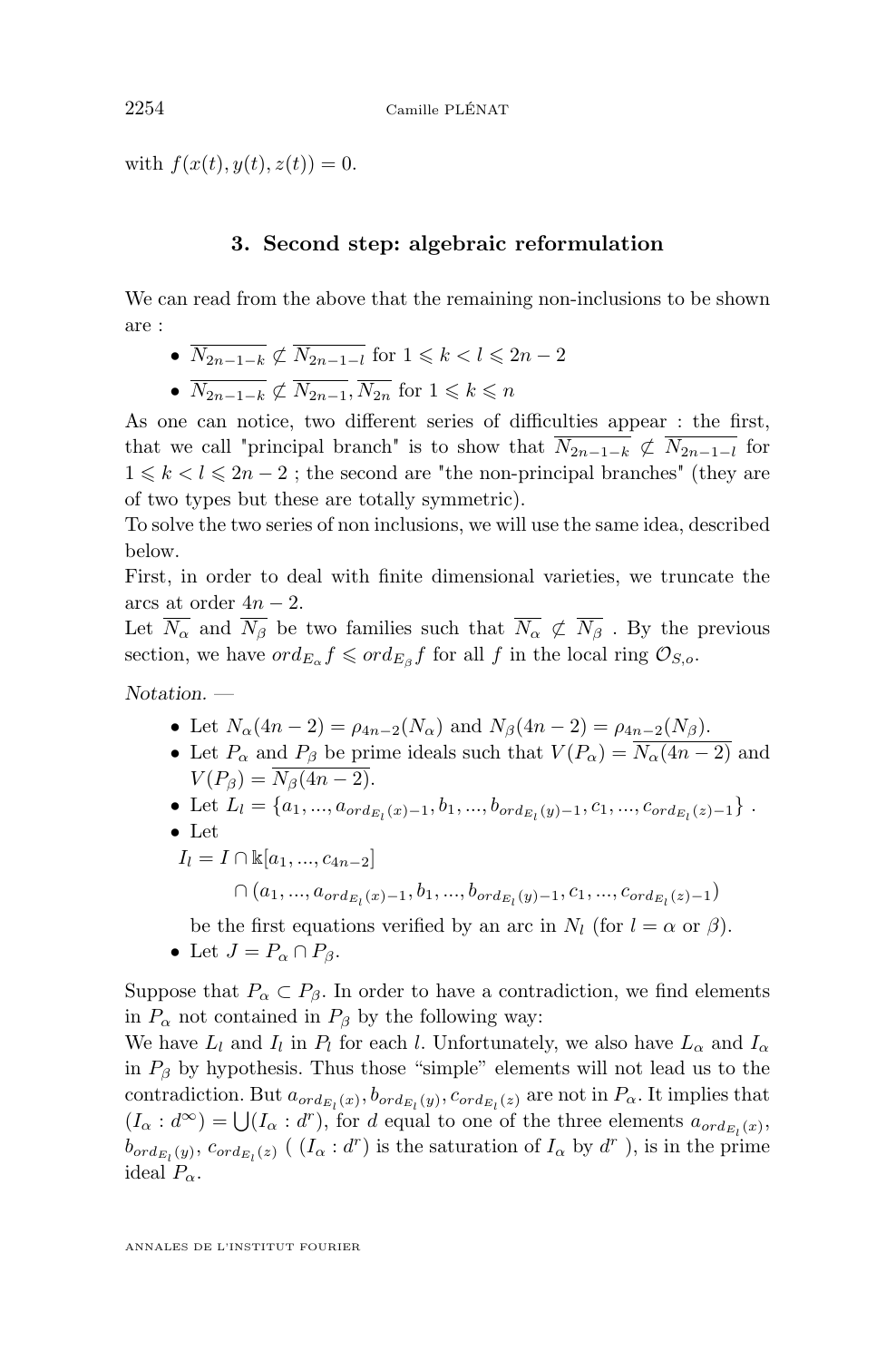But the computation of the saturation is not obvious; so to make computation easier, we do it in an extension S of  $\frac{\Bbbk[a_1,\ldots,a_{n-2}]}{P_\alpha \cap P_\beta}$ . More precisely, we choose a prime ideal  $Q_{\alpha}$  in S over  $\frac{P_{\alpha}}{J}$  and get the following commutative diagram :



Then we show that for any prime ideal  $Q_{\beta}$  over  $\frac{P_{\beta}}{J}$  in the above diagram, one cannot have  $(I_{\alpha}: d^{\infty})S \subset Q_{\beta}$ , which gives the desired contradiction.

*Notation.* — Our computation of the saturation (c.f sections 5.2 and 6.2) is the algebraic analogue of sequences of arcs (cf introduction).

We now solve the two series of non-inclusions following the same plan: first we describe the images of  $N_{\alpha}$  and  $N_{\beta}$  in  $H(4n-2)$  and their associated ideal. Then we construct the extension to find non trivial elements of  $P_{\alpha}$ . Finally, we show that those elements cannot live in  $P_\beta$ . But let us start with some algebra.

#### **4. General study of the k-jet scheme H(k)**

In this section, after giving general lemmas from commutative algebra, we will use them to study the space of jets passing through the singularity of a normal quasi-homogeneous hypersurface.

#### **4.1. The principal lemma**

LEMMA 4.1. — Let  $R = \mathbb{K}[y_1, \dots y_n, x_{21}, \dots, x_{2m}, \dots, x_{k1}, \dots, x_{km}]$ . Let  $f_1, ..., f_k$  be a sequence of elements in the following form :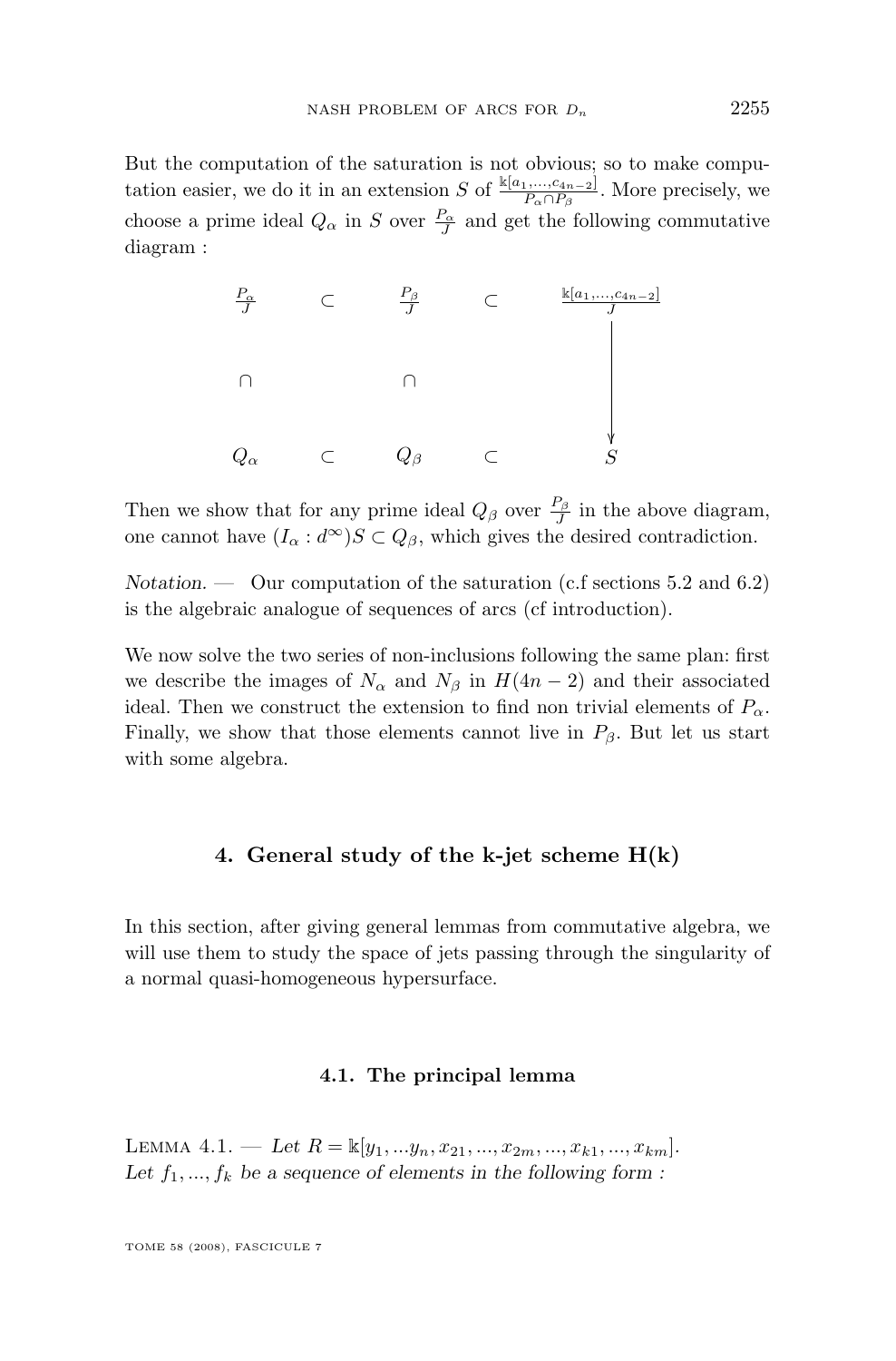<span id="page-8-0"></span>
$$
f_1 = f_1(y_1, ..., y_n) = g_1...g_s
$$
  
\n
$$
f_2 = a_1x_{21} + ... + a_mx_{2m} + h_2(y_1, ..., y_n)
$$
  
\n
$$
f_3 = a_1x_{31} + ... + a_mx_{3m} + h_3(y_1, ..., y_n, x_{21}, ..., x_{2m})
$$
  
\n
$$
\vdots
$$
  
\n
$$
f_k = a_1x_{k1} + ... + a_mx_{km} + h_k(y_1, ..., y_n, x_{21}, ..., x_{(k-1)m})
$$

*with*  $g_1, ..., g_s$  *distinct irreducible polynomials and*  $a_1, ..., a_m \in \mathbb{K}[y_1, ..., y_n]$ *. For fixed*  $j$   $(1 \leq j \leq s)$ , let  $S_j = \{a_{j_1}, ..., a_{j_{l(j)}}\} \subset \{a_1, ..., a_m\}$  be the set of  $a_l$  *such that*  $a_l \notin (g_i)$ *.* 

*Let us denote*  $I = (f_1, ..., f_k)$ .

*Suppose*  $S_i \neq \emptyset$ *.* 

*Then there exists a unique minimal prime ideal*  $P_i$  *of* I *such that*  $g_i \in P_j$ *and*  $a_l \notin \mathcal{P}_i$  *for all*  $a_l \in S_i$ *.* 

Let  $Q$  be a minimal prime ideal of I different from  $P_1, ..., P_s$ ; then  $(a_1, ..., a_m) \subset \mathcal{Q}$ .

Let  $g_i$  and  $g_j$  be two irreducible factors of  $f_1$ . Then  $\mathcal{P}_i \neq \mathcal{P}_j$ . And finally, we have  $ht(\mathcal{P}_i) = k$ .

DEFINITION 4.2. — We call the prime ideal  $P_i$  of the lemma the distinguished ideal of  $I$ , associated to  $g_i$ .

*Proof.* — Let  $j \in \{1, ..., s\}$  and  $a_i \in S_j$ . Take x to be

$$
(x_{21},..., \hat{x}_{2l},..., x_{2m},...,\hat{x}_{kl},..., x_{km})
$$

and  $y = (y_1, ..., y_n)$ . One has

$$
(4.1)
$$

$$
\frac{R_{a_l}}{(I)_{a_l}} \simeq \frac{\mathbb{k}[y_1, ..., y_n, x_{21}, ..., x_{2l}, ..., x_{2m}, ..., x_{rl}, ..., x_{km}]_{a_l}}{(f_1, ..., f_k)_{a_l}} \simeq \frac{\mathbb{k}[x, y]_{a_l}}{(f_1)_{a_l}}.
$$

The decomposition into irreducible factors of  $f_1$  in  $\mathbb{k}[x, y]$  is  $f_1 = g_1...g_s$ ; then the minimal prime ideals of  $(f_1)$  in  $\kappa[x, y]_{a_1}$  have the form  $(g_q)$ , where  $a_l \notin (g_q)$ . In particular,  $(g_j)$  is the unique minimal prime ideal  $\mathcal{P}'_j$  of  $(f_1)$ containing  $g_j$ . By (4.1), one has a unique minimal prime ideal  $\mathcal{P}''_j$  of  $(I_{a_l})$ containing  $g_j$ . Let  $\mathcal{P}_j$  be the inverse image of  $\mathcal{P}''_j$  in R, under the bijection between the prime ideals of  $R_{a_l}$  and those of R not containing  $a_l$ . But  $(\mathcal{P}_j)_{a_l} = (g_j, f_2, ..., f_k)_{a_l}$  and the sequence  $(g_j, f_2, ..., f_k)$  is regular in  $R_{a_l}$ , while the length of this sequence is k; then the height of  $P_j$  is k.

Let  $a_q \in S_j$ ,  $a_q \neq a_l$ . Let  $\tilde{P}_j$  be the unique minimal prime ideal of I such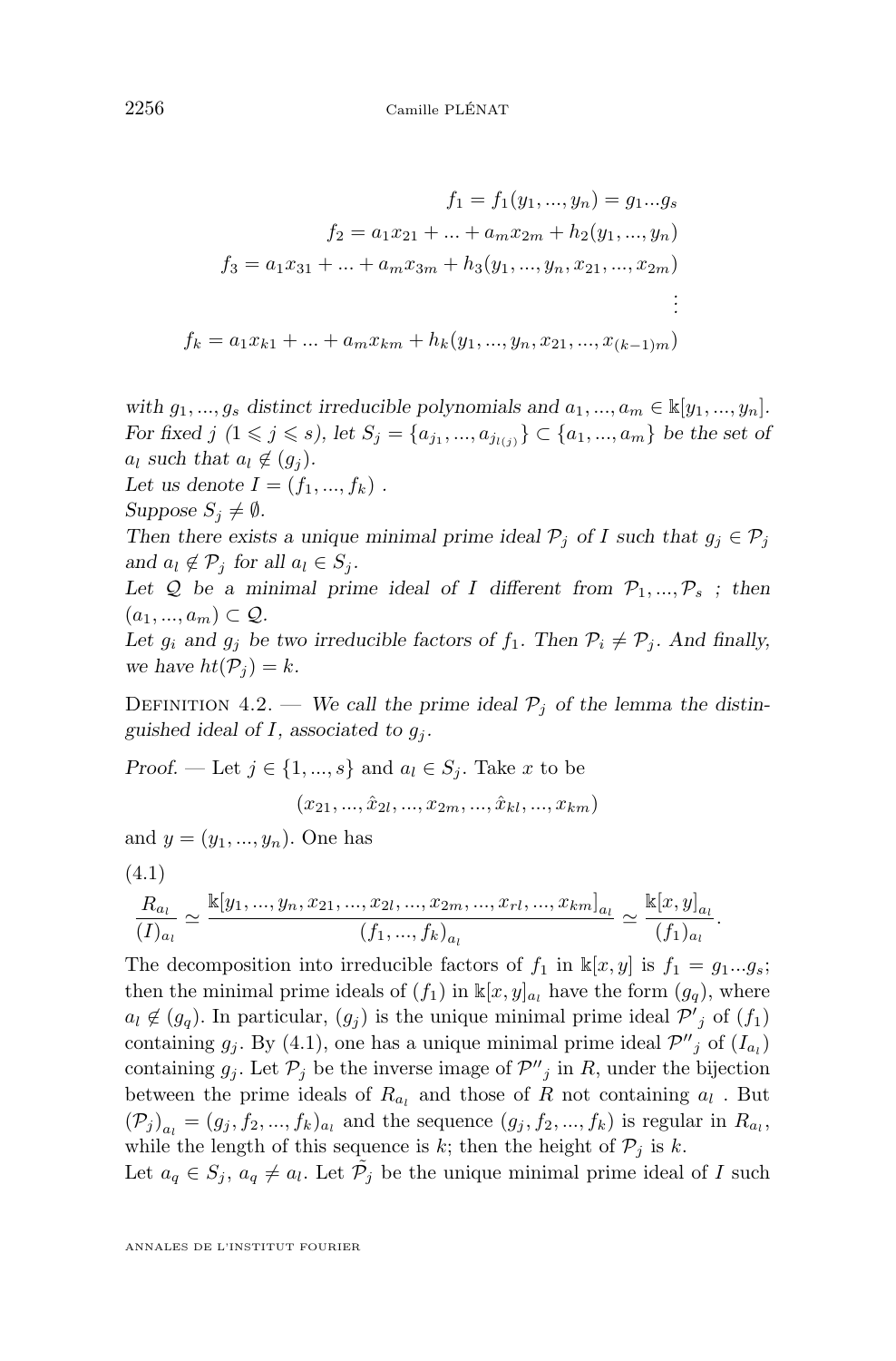that  $g_j \in \tilde{\mathcal{P}}_j$  and  $a_q \notin \tilde{\mathcal{P}}_j$ . Then  $(\mathcal{P}_j)_{a_l a_q} = (g_j, f_2, ..., f_r)_{a_l a_q} = (\tilde{\mathcal{P}}_j)_{a_l a_q}$ , so  $P_j = \tilde{P}_j$ . The ideal  $P_j$  satisfies the conclusion of the lemma.

Let  $\mathcal{Q} \notin \{ \mathcal{P}_1, ..., \mathcal{P}_s \}$  be a prime ideal of I. We want to show that  $(a_1, ..., a_m) \subset \mathcal{Q}$ . We reason by contradiction : let us suppose that there exist  $l \in \{1, ..., m\}$  such that  $a_l \notin \mathcal{Q}$ . The image of  $\mathcal{Q}_{a_l}$  by [\(4.1\)](#page-8-0) is a minimal prime ideal of  $(f_1)$ ; thus it has the form  $(g_i)$ , where  $a_i \notin (f_1)$ . Then  $\mathcal{Q} = \mathcal{P}_j$ , a contradiction.

It remains to prove that distinguished ideals of I are distinct one from the other. Let  $\mathcal{P}_i$  and  $\mathcal{P}_j$  be minimal distinguished prime ideals of I associated to  $g_i$  and  $g_j$  respectively. If  $S_i \cap S_j = \emptyset$ , then  $\mathcal{P}_i \neq \mathcal{P}_j$ . Let  $a_l \in S_i \cap S_j$ . The image of  $(\mathcal{P}_i)_{a_l}$  and  $(\mathcal{P}_j)_{a_l}$  by [\(4.1\)](#page-8-0) are respectively  $(g_i)$  and  $(g_j)$ , thus  $\mathcal{P}_i \neq \mathcal{P}_j$ .

#### **4.2. Application to the space of k-jets of a quasi-homogeneous hyper-surface singularity**

Let  $f(x, y, z) = \sum c_{\alpha\beta\gamma} x^{\alpha} y^{\beta} z^{\gamma} = 0$  be the equation of a normal quasihomogeneous hypersurface embedded in  $k^3$  with singularity at 0. Any k-jet  $\phi(t)$  passing through the singularity can be written as three polynomials of degree  $k, \phi(t) = (x(t), y(t), z(t)) = (a_1t + ... a_kt^k, b_1t + ... b_kt^k, c_1t + ... c_kt^k),$ with  $a_0 = 0 = b_0 = c_0$  (because the singularity is at 0). Let  $f_1 = 0, ..., f_k =$ 0 be the equations of the k-jet scheme  $H(k)$   $(k > 0)$  (namely  $f_i$  is the coefficient of  $t^i$  in  $f(x(t), y(t)z(t))$ . These coefficients are polynomials in variables  $a_l, b_m, c_n$ , where  $l, n, m$  are positive integers.

Let K be the subset of the k-jet scheme defined in  $H(k)$  by the ideal

$$
(a_1, ..., a_{l-1}, b_1, ..., b_{m-1}, c_1, ... c_{n-1}).
$$

Suppose there exists an integer  $r$  such that

$$
f_r \notin (a_1, ..., a_{l-1}, b_1, ..., b_{m-1}, c_1, ... c_{n-1}).
$$

Take the smallest such  $r$ . Then  $K$  is defined by the ideal

$$
(a_1, ..., a_{l-1}, b_1, ..., b_{m-1}, c_1, ... c_{n-1}, f_r, ..., f_k).
$$

Then  $f_r = \sum_{l\alpha+m\beta+n\gamma=r} c_{\alpha\beta\gamma} a_l^{\alpha} b_m^{\beta} c_n^{\gamma}$ . The polynomial  $f_r$  being quasihomogeneous of degree  $r$ , one can write :

$$
f_r = \frac{l}{r} a_l \frac{\partial f_r}{\partial a_l} + \frac{m}{r} b_m \frac{\partial f_r}{\partial b_m} + \frac{n}{r} c_n \frac{\partial f_r}{\partial c_n}
$$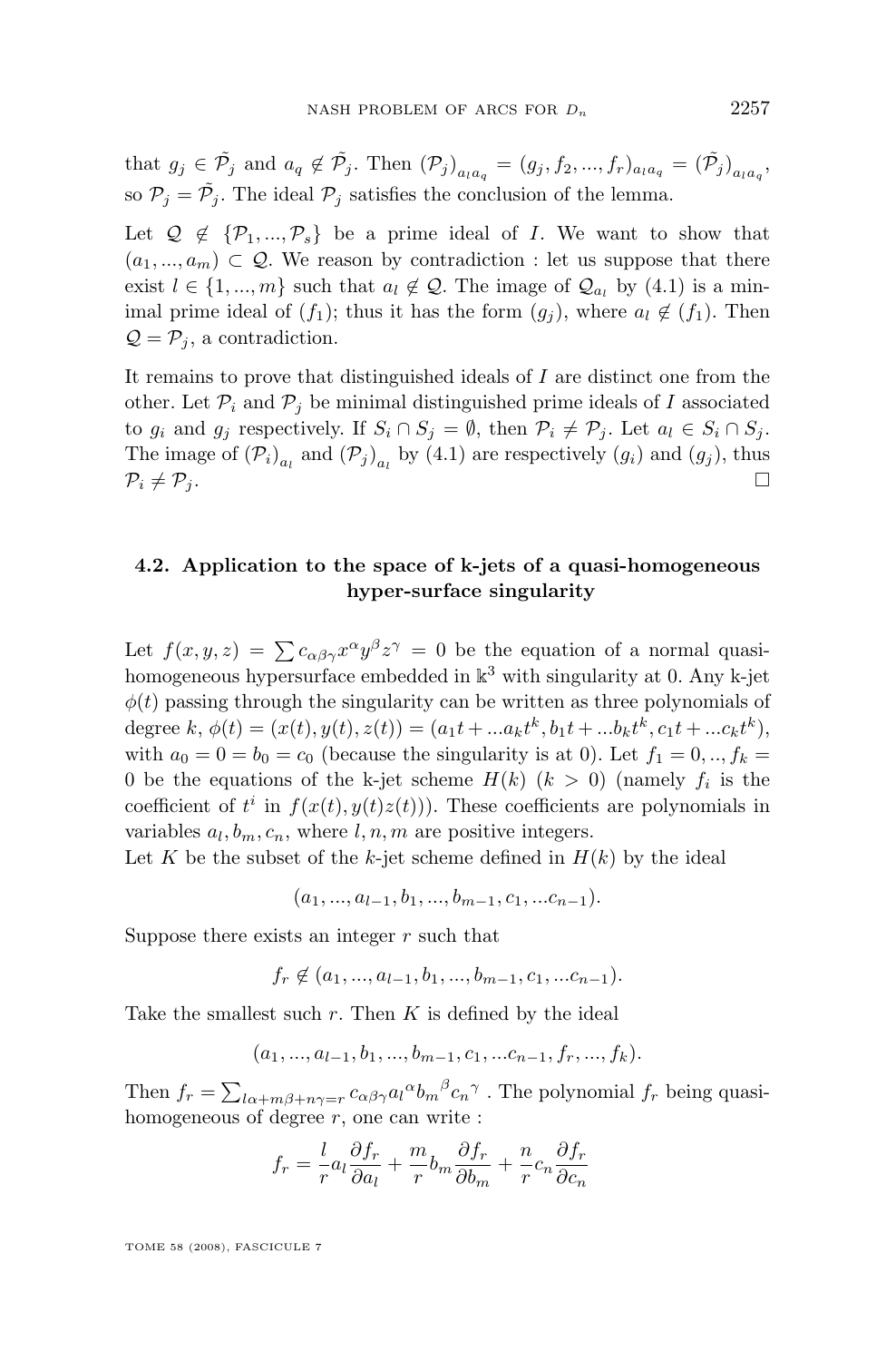Let us look at the monomial  $x^{\alpha}y^{\beta}z^{\gamma}$ . (The coefficient does not play any role).

Let us write

$$
\phi(t) = (a_l t^l + \sum_{j \ge l+1} a_j t^j, b_m t^m + \sum_{p \ge m+1} b_p t^p, c_n t^n + \sum_{q \ge n+1} c_q t^q).
$$

Then we have :

$$
(a_l t^l + \sum_{j \ge l+1} a_j t^j)^\alpha = a_l^\alpha t^{l\alpha} + \alpha a_l^{\alpha-1} t^{l(\alpha-1)} \sum_{j \ge l+1} a_j t^j + A(t)
$$
  

$$
(b_m t^m + \sum_{p \ge m+1} b_p t^p)^\beta = b_m^\beta t^{m\beta} + \beta b_m^{\beta-1} t^{m(\beta-1)} \sum_{p \ge m+1} b_p t^p + B(t)
$$
  

$$
(c_n t^n + \sum_{q \ge n+1} c_q t^q)^\gamma = c_n^\gamma t^{n\gamma} + \gamma c_n^{\gamma-1} t^{n(\gamma-1)} \sum_{q \ge n+1} c_q t^q + C(t)
$$

(with  $deg A_1 \geq l+1$ ,  $deg B_1 \geq m+1$  and  $deg C_1 \geq n+1$ ,  $A_1, B_1, C_1$  being the monomial of lowest degree of  $A, B, C$  respectively).

Therefore

$$
x^{\alpha}y^{\beta}z^{\gamma} = a_l^{\alpha}b_m^{\beta}c_n^{\gamma}t^r + \alpha a_l^{\alpha-1}b_m^{\beta}c_n^{\gamma}t^{l\alpha+m\beta+n\gamma-l} \sum_{j \ge l+1} a_j t^j
$$
  
+  $\beta a_l^{\alpha}c_n^{\gamma}b_m^{\beta-1}t^{l\alpha+m\beta+n\gamma-m} \sum_{p \ge m+1} b_p t^p$   
+  $\gamma a_l^{\alpha}b_m^{\beta}c_n^{\gamma-1}t^{l\alpha+m\beta+n\gamma-n} \sum_{q \ge n+1} c_q t^q + R(t)$ 

with  $deg R_1 \geq r + 1$ , where  $R_1$  is the monomial of lowest degree in R. The coefficient of  $t^{r+i}$  is then

$$
\alpha a_l^{\alpha-1} b_m^{\beta} c_n^{\gamma} a_{l+i} + \beta a_l^{\alpha} c_n^{\gamma} b_m^{\beta-1} b_{m+i} + \gamma a_l^{\alpha} b_m^{\beta} c_n^{\gamma-1} c_{n+i} + S(a_l, ..., a_{l+i-1}, b_m, ..., b_{m+i-1}, c_n, ..., c_{n+i-1})
$$

We recognize the three partial derivatives of  $a_l^{\alpha}b_m^{\beta}c_n^{\gamma}$ . This holds for each monomial, thus we have

$$
f_{r+i} = \left(\frac{\partial f_r}{\partial a_l}\right) a_{l+i} + \left(\frac{\partial f_r}{\partial b_m}\right) b_{m+i} + \left(\frac{\partial f_r}{\partial c_n}\right) c_{n+i} + S_{r+i}(a_l, ..., a_{l+i-1}, b_m, ..., b_{m+i-1}, c_n, ..., c_{n+i-1}).
$$

These equations satisfy the hypothesis of Lemma 5. If  $f<sub>r</sub>$  is irreducible, then there exists a unique distinguished ideal  $P$ , the one which corresponds to the closure of the set  $G = \{a_1 = ... = a_{l-1} = 0 = b_1 = ... = b_{m-1} = c_1 =$ ... =  $c_{n-1} = f_1 = ... = f_k$   $\cap \{ \frac{\partial f_r}{\partial a_l} \neq 0 \}$   $\cap \{ \frac{\partial f_r}{\partial b_m} \neq 0 \}$   $\cap \{ \frac{\partial f_r}{\partial c_n} \neq 0 \}$ .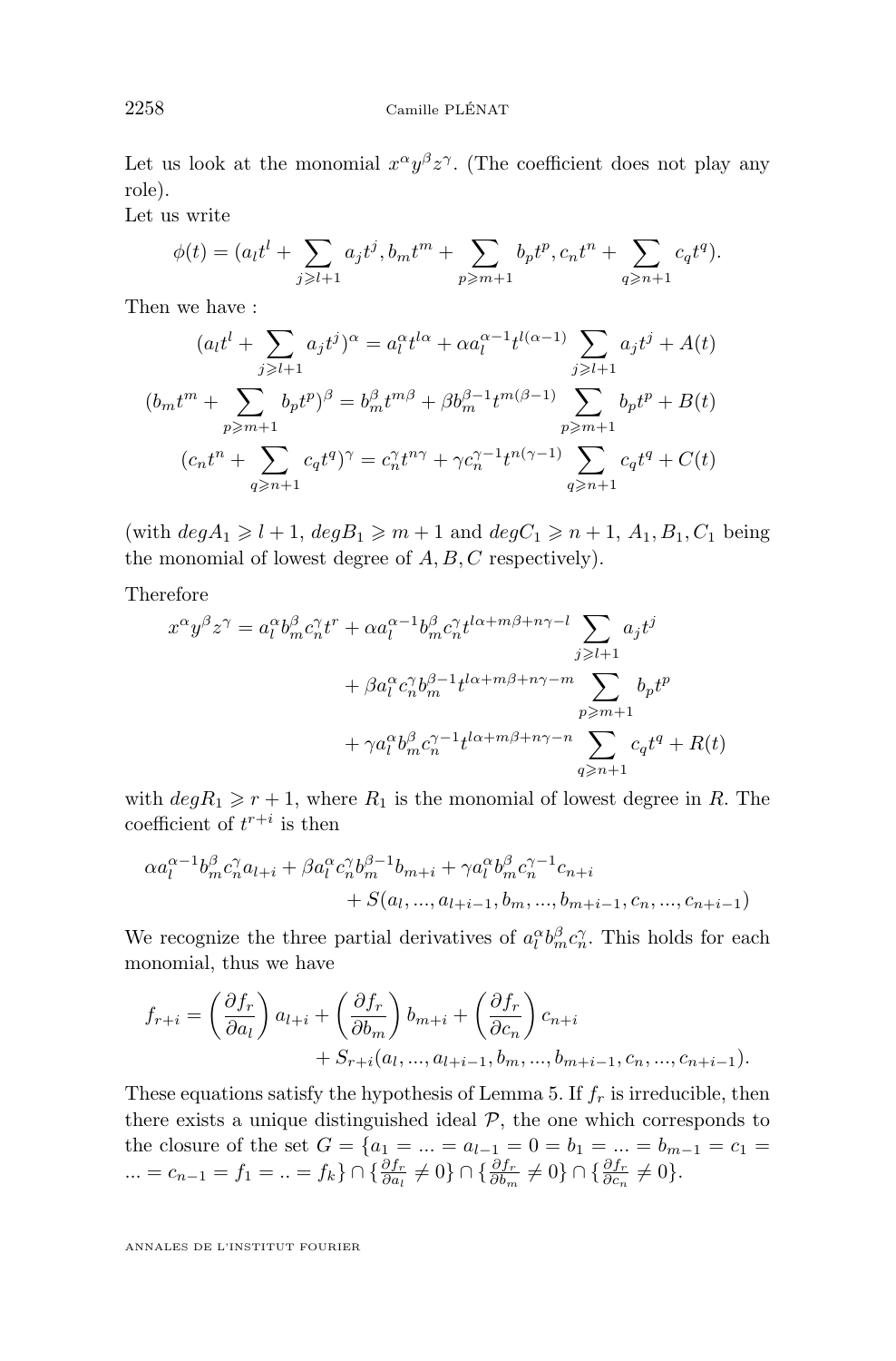PROPOSITION 4.3. — Let us suppose that  $f_r = g_1...g_s$ , the factors  $g_j$  being *irreducible and different from x, y, z, and suppose*  $f_r$  *reduced. Then*  $I = (f_r, ..., f_k)$  *has exactly s distinguished ideals.* 

*Proof.* — By Lemma 5, it suffices to show that each  $(g_i)$  does not contain one of the partial derivatives of  $f_r$ . Let  $g_i$  be one of the irreducible factor of  $f_r$ . Then

$$
f_r = g_j h
$$
  
\n
$$
\frac{\partial f_r}{\partial a_l} = g_j \frac{\partial h}{\partial a_l} + h \frac{\partial g_j}{\partial a_l}
$$
  
\n
$$
\frac{\partial f_r}{\partial b_m} = g_j \frac{\partial h}{\partial b_m} + h \frac{\partial g_j}{\partial b_m}
$$
  
\n
$$
\frac{\partial f_r}{\partial c_n} = g_j \frac{\partial h}{\partial c_n} + h \frac{\partial g_j}{\partial c_n}.
$$

Suppose all three partial derivatives of  $f_r$  are in  $(g_j)$ . Then

$$
\left(h\frac{\partial g_j}{\partial a_l}, h\frac{\partial g_j}{\partial b_m}, h\frac{\partial g_j}{\partial c_n}\right) \subset (g_j).
$$

But  $h \notin (g_j)$  and  $(g_j)$  is prime, so  $\left(\frac{\partial g_j}{\partial a_j}\right)$  $\frac{\partial g_j}{\partial a_l}, \frac{\partial g_j}{\partial b_m}$  $\frac{\partial g_j}{\partial b_m}, \frac{\partial g_j}{\partial c_n}$  $\left(\frac{\partial g_j}{\partial c_n}\right) \subset (g_j)$ , which is false since  $f_r$  is reduced.

Finally, if  $f_r = g_1...g_s$ ,  $(f_r, ..., f_k)$  has exactly s distinct distinguished ideals, then each of them associated to a factor  $q_i$ . . В последните последните и производите на селото на селото на селото на селото на селото на селото на селото<br>В селото на селото на селото на селото на селото на селото на селото на селото на селото на селото на селото н

#### **5. The principal branch**

In this section, we first study  $\overline{N_{\alpha}(4n-2)}$  and  $\overline{N_{\beta}(4n-2)}$  in  $H(4n-2)$  for  $E_{\alpha}$  and  $E_{\beta}$  in the principal branch. Then we construct concrete elements and the extension they live in, which will give us the desired contradiction (cf. introduction). Finally we solve the non-inclusions of the principal branch.

*Notation.* — Let  $\mu_k(g) = ord_{E_k} g$  for  $g \in \mathcal{O}_{(S,0)}$ . Let  $i = 4n - 2$ , and  $R = \mathbb{k}[a_1, ..., a_{4n-2}, b_1, ..., b_{4n-2}, c_1, ..., c_{4n-2}].$ 

#### **5.1. The images of the families of arcs in H(4n-2)**

Let  $\overline{N}_{2n-k-1}$  and  $\overline{N}_{2n-l-1}$  be two families of arcs so that  $1\leqslant l < k \leqslant 2n-2$ (thus  $\overline{N}_{2n-k-1} \not\subset \overline{N}_{2n-l-1}$ , by the valuative criterion (proposition [1.4\)](#page-2-0)). Our aim is to show that  $\overline{N}_{2n-l-1} \not\subset \overline{N}_{2n-k-1}$ .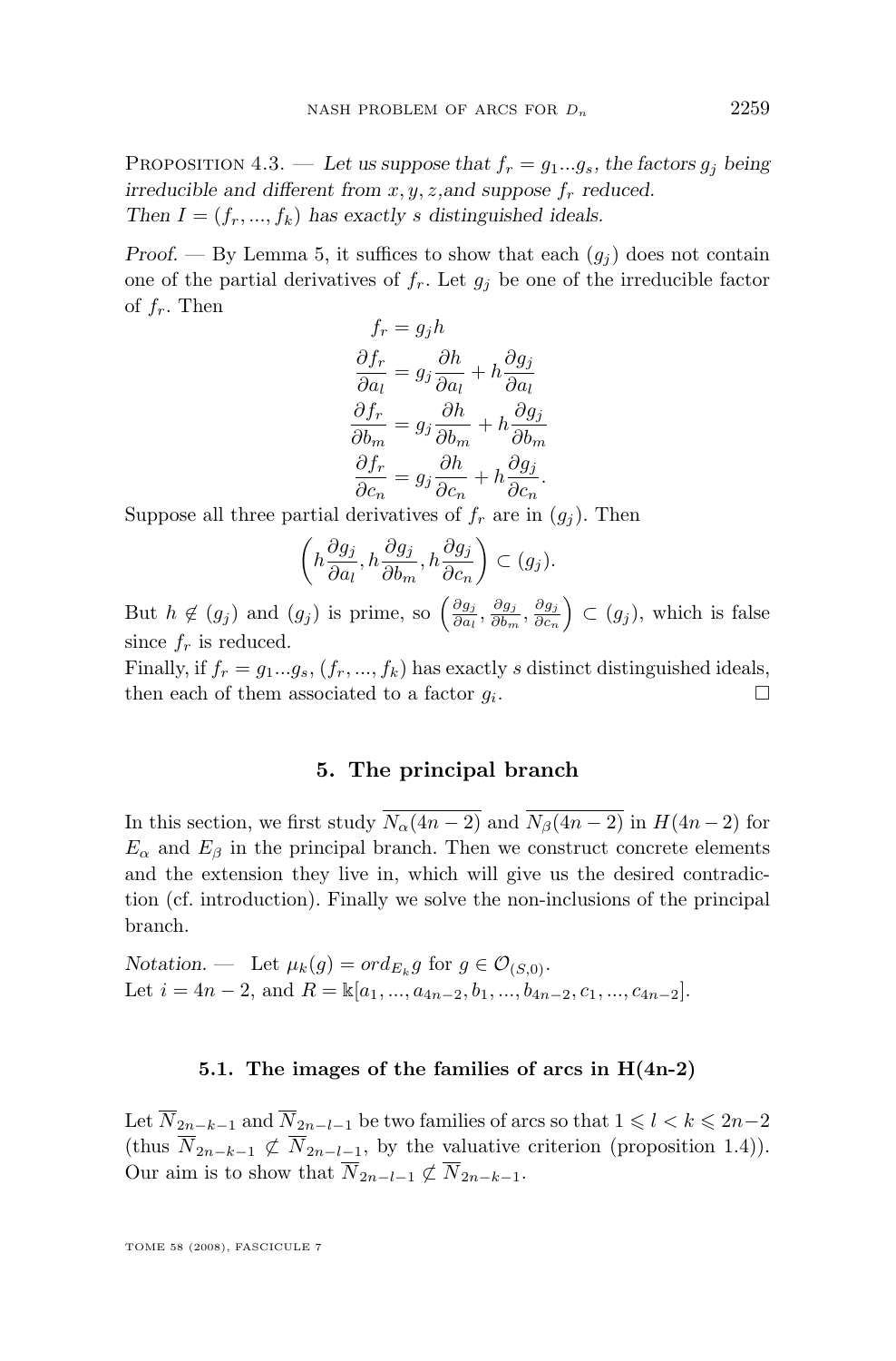Consider the  $(4n-2)$ -jet scheme  $H(4n-2)$  (here one has  $\mu_{2n-k-1}(z)$ )  $2n - k$  and  $\mu_{2n-k-1}(y) = 2n - k - 1$ . Let  $K_{2n-k-1}(4n-2) = \{a_1 = b_1 = 1\}$ ... =  $b_{2n-k-2} = c_1 = ... = c_{2n-k-1} = 0$  ∩  $H(4n-2)$  be the sub-space of  $H(4n-2)$  defined by the ideal  $I_{2n-k-1}(4n-2)$  which is generated by the following equations :

$$
f_{(2n-k-1,4n-2k)} = c_{2n-k}^2 - a_2b_{2n-k-1}^2
$$

$$
f_{(2n-k-1,4n-2k+1)} = 2c_{2n-k}c_{2n-k+1} - a_3b_{2n-k-1}^2 - 2a_2b_{2n-k-1}b_{2n-k}
$$

$$
f_{(2n-k-1,4n-2k+2)} = c_{2n-k+1}^2 + 2c_{2n-k}c_{2n-k+2}
$$

$$
-g_{4n-2k+2}(A_{4n-2k+2},B_{4n-2k+2})
$$

$$
f_{(2n-k-1,4n-2k+3)} = 2c_{2n-k+1}c_{2n-k+2} + 2c_{2n-k}c_{2n-k+3}
$$

$$
-g_{4n-2k+3}(A_{4n-2k+3},B_{4n-2k+3})
$$

$$
\vdots
$$

$$
f_{(2n-k-1,4n+l-k-2)} = 2c_{2n-k}c_{2n+l-2} + ...
$$

$$
+g_{4n+l-k-2}(A_{4n+l-k-2},B_{4n+l-k-2})
$$

$$
\vdots
$$

$$
f_{(2n-k-1,4n-2)} = 2c_{2n-k}c_{2n+k-2} + ... + g_{4n-2}(A_{4n-2},B_{4n-2})
$$

in  $R = \mathbb{K}[a_1, ..., a_{4n-2}, b_1, ..., b_{4n-2}, c_1, ..., c_{4n-2}]$ . (where  $A_{4n-2k+j} = \{a_2, ..., a_{4n-2}, b_1, ..., b_{4n-2}, c_1, ..., c_{4n-2}\}$ .)  $a_{j+1}$ } and  $B_{4n-2k+j} = \{b_{2n-k-1},...,b_{2n-k+j-1}\}$ , the  $g_i$  are polynomials in variables  $A_i$  and  $B_i$ , and  $f_{(2n-k-1,i)}$  are the coefficients of  $t^i$  in  $f(x(t), y(t))$ ,  $z(t)$  = 0 modulo the ideal  $(a_1, b_1, ... b_{2n-k-2}, c_1, ..., c_{2n-k-1})$ .

**Image of**  $\overline{N}_{2n-k-1}$ .

We have  $a_1 = b_1 = ... = b_{2n-k-2} = c_1 = ... = c_{2n-k-1} = 0$ , thus the image of  $\overline{N}_{2n-k-1}$  is in  $K_{2n-k-1}(4n-2)$ .

Let  $Q_{2n-k-1}(4n-2)$  be the defining ideal of  $\overline{N_{2n-k-1}(4n-2)}$ . The ideal  $Q_{2n-k-1}(4n-2)$  contains all equations defining  $N_{2n-k-1}$  in H whose variables are in  $R$ , that is to say the ideal

$$
I_{2n-k-1}(4n-2) = (a_1, b_1, \ldots, b_{\mu_{2n-k-1}(y)-1}, c_1, \ldots, c_{\mu_{2n-k-1}k(z)-1},
$$

$$
f_{(2n-k-1, 4n-2k)}, \ldots, f_{(2n-k-1, 6n-k-2)})
$$

Moreover,  $c_{\mu_{2n-k-1}(z)}$  and  $b_{\mu_{2n-k-1}(y)}$  are not in  $\mathcal{Q}_{2n-k-1}(4n-2)$ . Thus  $Q_{2n-k-1}(4n-2)$  contains the distinguished prime ideal of  $I_{2n-k-1}(4n-2)$ , called  $\mathcal{P}_{2n-k-1}(4n-2)$ .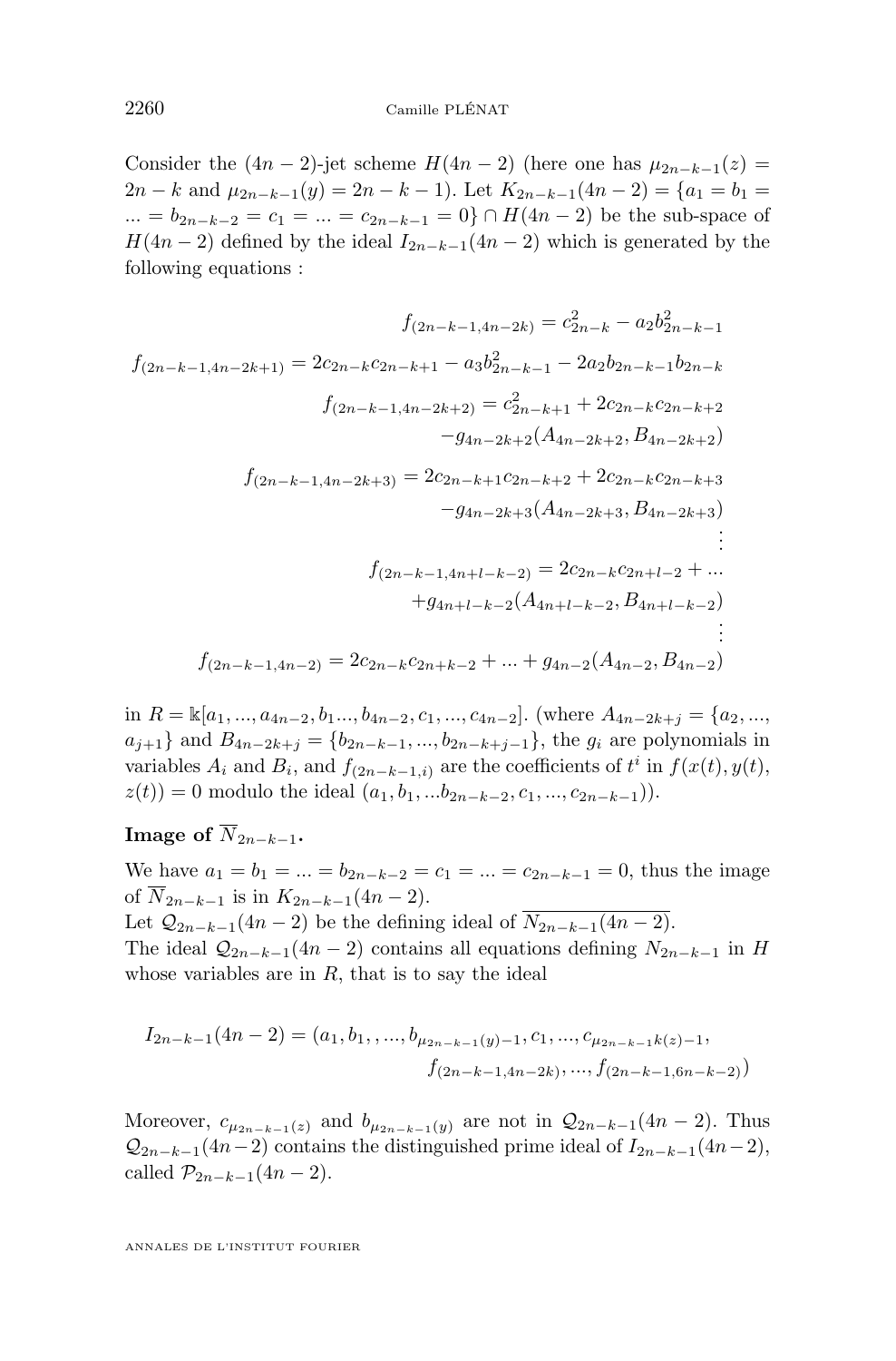Let  $\phi_i \in V(\mathcal{P}_{2n-k-1}(4n-2)) - \{c_{2n-k} \neq 0\}$ ; we can lift  $\phi_i$  to an arc in  $N_{2n-k-1}(4n-2)$ : we freely choose  $b_{2n+l-3+r-1}$  and  $a_{k+l+r-1}$  and we set

$$
c_{2n+l-2+r} = \frac{1}{2c_{2n-k}} (f_{2n+k} - 2c_{2n-k}c_{2n+l+r})
$$

Then  $\phi_i \in N_{2n-k-1}(4n-2)$  and  $\mathcal{Q}_{2n-k-1}(4n-2) = \mathcal{P}_{2n-k-1}(4n-2)$ .

Finally, as  $b_{2n-k-1}, c_{2n-k} \notin \mathcal{P}_{2n-k-1}(4n-2)$ , we get that  $\mathcal{P}_{2n-k-1}(4n-2)$ contains  $(I_{2n-k-1}(4n-2): c_{2n-k}^{\infty})$  and  $(I_{2n-k-1}(4n-2): b_{2n-k-1}^{\infty})$ .

#### **Image** of  $\overline{N}_{2n-l-1}$ .

Similarly, one has that  $\overline{N}_{2n-l-1}(4n-2)$  has its generic point on at least one of the irreducible components of  $K_{2n-k-1}(4n-2)$ , but is not equal in general to the whole component. Let  $\mathcal{Q}_{2n-l-1}(4n-2)$  be its defining ideal. The ideal  $Q_{2n-l-1}(4n-2)$  contains all equations defining  $N_{2n-l-1}$  in H whose variables live in  $R_{4n-2}$ , i.e. the ideal

$$
I_{2n-l-1}(4n-2) = (a_1, b_1, \dots, b_{\mu_{2n-l-1}(y)-1}, c_1, \dots, c_{\mu_{2n-l-1}(z)-1},
$$
  

$$
f_{(2n-l-1,4n-2l)}, \dots, f_{(2n-l-1,6n-l-2)})
$$

Moreover,  $c_{\mu_{2n-l-1}(z)}$  and  $b_{\mu_{2n-l-1}(y)}$  are not in  $\mathcal{Q}_{2n-l-1}(4n-2)$ . Thus  $Q_{2n-l-1}(4n-2)$  contains the distinguished prime ideal of  $I_{2n-l-1}(4n-2)$ , called  $\mathcal{P}_{2n-l-1}(4n-2)$ .

Let  $\phi_i \in V(\mathcal{P}_{2n-l-1}(4n-2)) - \{c_{2n-l} \neq 0\}$ ; we can lift  $\phi_i$  to an arc in  $N_{2n-l-1}(4n-2)$  by elimination.

In conclusion,  $Q_{2n-l-1}(4n-2) = \mathcal{P}_{2n-l-1}(4n-2)$ .

In order to show that  $\overline{N}_{2n-l-1}(4n-2) \not\subset \overline{N}_{2n-k-1}(4n-2)$ , we have to find non trivial elements in  $\mathcal{P}_{2n-k-1}(4n-2)$  (they will be in  $(I_{2n-k-1}(4n-2)$ ):  $c_{2n-k}^{\infty}$  and  $(I_{2n-k-1}(4n-2) : b_{2n-k-1}^{\infty})$ , not in  $\mathcal{P}_{2n-l-1}(4n-2)$ .

#### **5.2. Looking for non trivial elements : The ideal**  $\mathcal{P}_{2n-v-1}(4n-2)$  **for**  $1 \le v \le 2n-2$

First of all, notice that the elements  $c_{2n-v}$  and  $b_{2n-v-1}$  are not in  $\mathcal{P}_{2n-v-1}(4n-2)$ , but they are in the other minimal prime ideals of  $I_{2n-v-1}(4n-2)$ . We deduce that  $\mathcal{P}_{2n-v-1}(i)$  contains  $(I_{2n-v-1}(4n-2)$ :  $c_{2n-v}^{\infty}$  =  $\bigcup (I_{2n-v-1}(4n-2) : c_{2n-v}^r)$  and the ideal  $(I_{2n-v-1}(4n-2)$ :  $b_{2n-v-1}^{\infty}$  =  $\bigcup (I_{2n-v-1}(4n-2) : b_{2n-v-1}^r)$  One can construct elements of  $\mathcal{P}_{2n-v-1}(4n-2)$  in the following way:

We work in  $R = \mathbb{k}[a_1, ..., a_{4n-2}, b_1, ..., b_{4n-2}, c_1, ..., c_{4n-2}]$ . Note that  $a_2 \neq 0$ on the generic points of all the families of the principal branch; we can then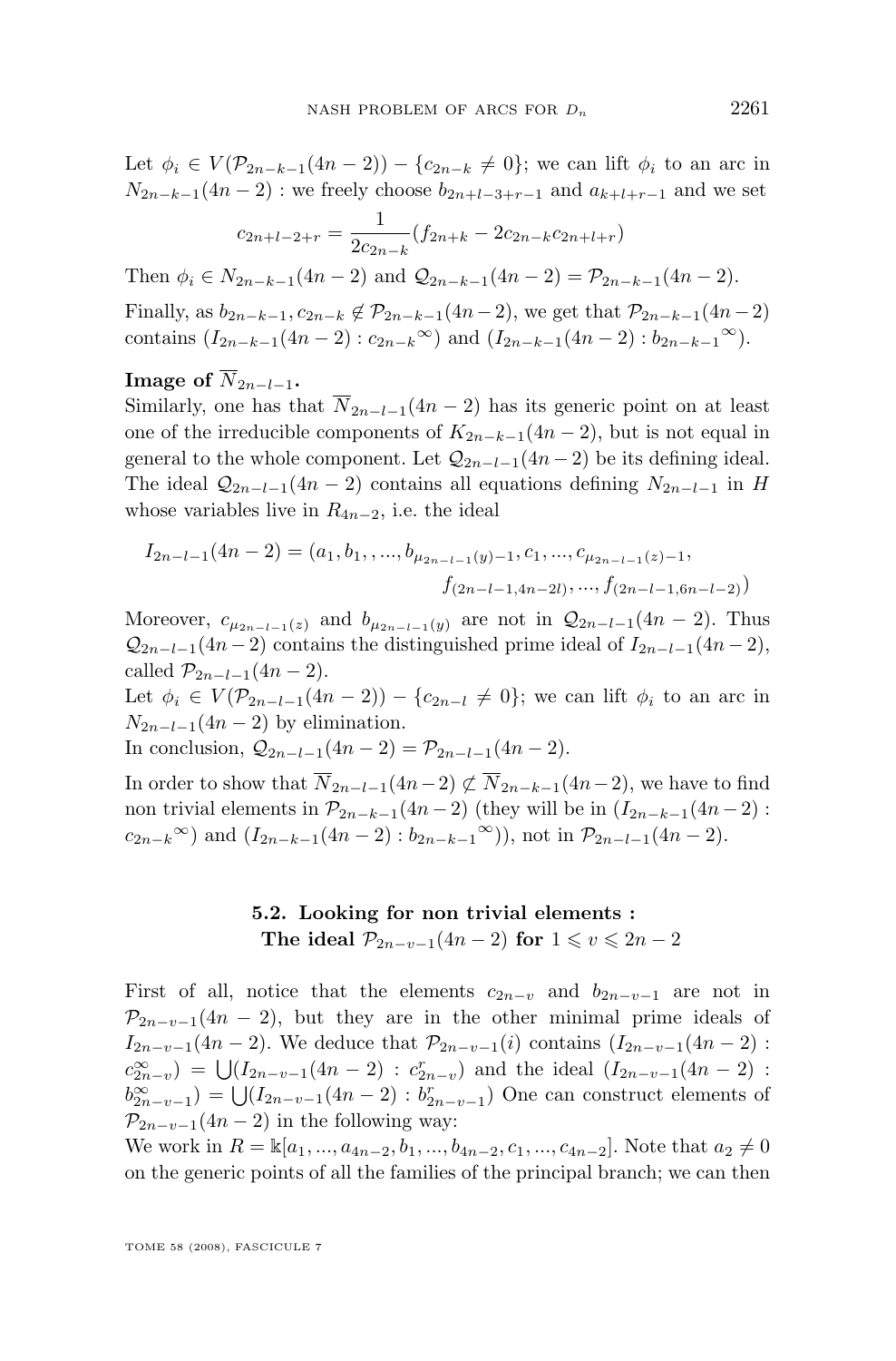consider  $a_2$  as a unit. Let  $a_2 = \alpha^2$  and look at the algebraic extension

$$
\frac{R}{\mathcal{P}_{2n-k-1}(4n-2)\cap \mathcal{P}_{2n-l-1}(4n-2)} \to \frac{R}{I_{\mathcal{P}_{2n-k-1}(4n-2)\cap \mathcal{P}_{2n-l-1}(4n-2)}} [\alpha]_{a_2} = S.
$$

In this extension, one can rewrite the equation of the singularity as follows:

$$
z^{2} - xy^{2} - x^{2n-1} = (z - \sqrt{xy})(z + \sqrt{xy}) - x^{2n-1} = 0.
$$

In fact we are looking at the families of the principal branch, that is to say families with  $a_1 = 0$  and  $a_2 \neq 0$ , so :

$$
x(t) = a_2t^2 + a_3t^3 + \dots = \alpha^2t^2 + a_3t^3 \dots \in S[[t]]
$$

and

$$
\sqrt{x} = \alpha t + \frac{a_3}{2\alpha}t^2 + \dots \in S[[t]] = \alpha t + \alpha_2 t^2 + \alpha_3 t^3 \dots
$$

Let  $g_{(2r)}^{(1)}$ (1)<br>  $(z_2-x-1,j)}(α)$ be the coefficient of  $t^j$  in  $(z - \sqrt{xy})$  and  $g_{(2\pi)}^{(2)}$  $\binom{(2)}{(2n-v-1,j)}(\alpha)$ be the coefficient of  $t^j$  in  $(z + \sqrt{xy})$ . The elements  $g_{(2)}^{(1)}$  $\binom{(1)}{(2n-v-1,j)}(\alpha)$  and  $g^{(2)}_{(2n)}$  $\sum_{(2n-v-1,j)}^{(2)}(\alpha)$  are conjugate to each other under the involution  $\alpha \to -\alpha$ .

We have :

$$
f_{(2n-v-1,4n-2v)} = c_{2n-v}^2 - a_2 b_{2n-v-1}^2
$$
  
=  $(c_{2n-v} - \alpha b_{2n-v-1})(c_{2n-v} + \alpha b_{2n-v-1}).$ 

Consider now the prime ideal  $P$  over  $P_{2n-v-1}(4n-2)$  in  $\frac{R}{I_{2n-v-1}(4n-2)}[\alpha]$ such that  $c_{2n-v} - \alpha b_{2n-v-1} = 0$ ; then  $c_{2n-v} + \alpha b_{2n-v-1} = 2c_{2n-v}$ .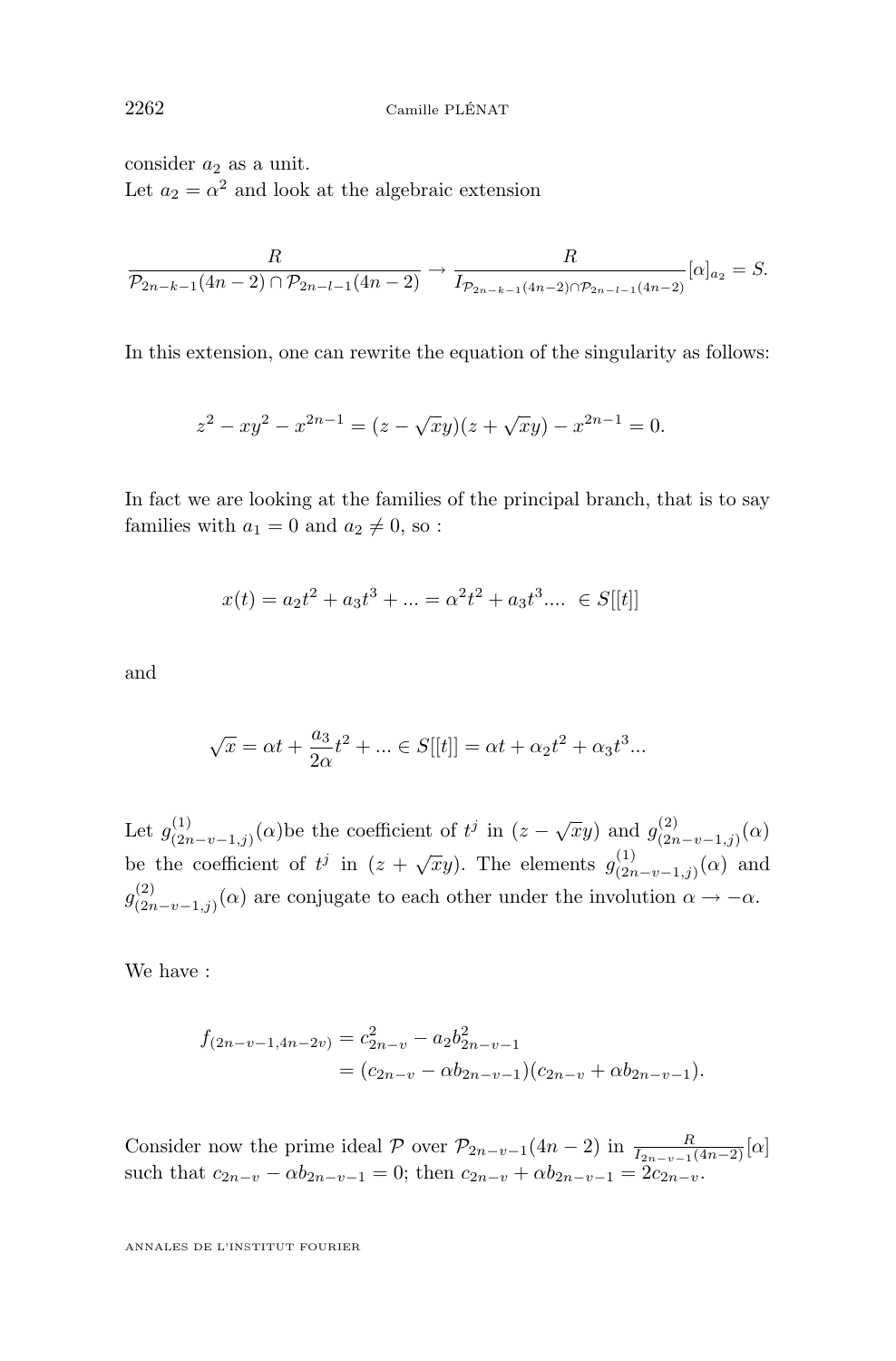We compute 
$$
z^2 - xy^2 - x^{2n-1} = (z - \sqrt{xy})(z + \sqrt{xy}) - x^{2n-1}
$$
 for this family  
\nin  $\frac{R}{I_{2n-v-1}(4n-2)}[\alpha]$ :  
\n $f_{(2n-v-1,4n-2v)} = (c_{2n-v} - \alpha b_{2n-v-1})2c_{2n-v} = 2c_{2n-v}g_{(2n-v-1,2n-v)}^{(1)}(\alpha) \in \mathcal{P}$   
\n $f_{(2n-v-1,4n-2v+1)} = 2c_{2n-v}g_{(2n-v-1,2n-v+1)}^{(1)}(\alpha)$   
\n $+ g_{(2n-v-1,2n-v)}^{(1)}(\alpha)g_{(2n-v-1,2n-v+1)}^{(2)}(\alpha) \in \mathcal{P}$   
\n $\vdots$ 

$$
f_{(2n-v-1,4n-3)} = 2c_{2n-v}g_{(2n-v-1,2n+v-3)}^{(1)}(\alpha)
$$
  
\n
$$
+ g_{(2n-v-1,2n-v)}^{(1)}(\alpha)g_{(2n-v-1,2n+v-3)}^{(2)}(\alpha) + \dots
$$
  
\n
$$
\dots + g_{(2n-v-1,2n+v-4)}^{(1)}(\alpha)g_{(2n-v-1,2n-v+1)}^{(2)}(\alpha) \in \mathcal{P}
$$
  
\n
$$
f_{(2n-v-1,4n-2)} = 2c_{2n-v}g_{(2n-v-1,2n+v-2)}^{(1)}(\alpha)
$$
  
\n
$$
+ g_{(2n-v-1,2n-v)}^{(1)}(\alpha)g_{(2n-v-1,2n+v-2)}^{(2)}(\alpha) + \dots
$$
  
\n
$$
\dots + g_{(2n-v-1,2n+v-3)}^{(1)}(\alpha)g_{(2n-v-1,2n-v+1)}^{(2)}(\alpha) - a_2^{2n-1} \in \mathcal{P}
$$

and thus

$$
2c_{2n-v}g_{(2n-v-1,2n-v)}^{(1)} \in \mathcal{P}
$$
  
\n
$$
2c_{2n-v}g_{(2n-v-1,2n-v+1)}^{(1)}(\alpha) \in \mathcal{P}
$$
  
\n
$$
\vdots
$$
  
\n
$$
2c_{2n-v}g_{(2n-v-1,2n+v-3)}^{(1)}(\alpha) \in \mathcal{P}
$$
  
\n
$$
2c_{2n-v}g_{(2n-v-1,2n+v-2)}^{(1)}(\alpha) - a_2^{2n-1} \in \mathcal{P}.
$$

As  $2c_{2n-v}\not\in\mathcal{P},$  one has  $g_{(2n)}^{(1)}$  $\sum_{(2n-v-1,j)}^{(1)}$  ∈ P for  $2n-v \leqslant j \leqslant 2n+v-3$ . We can solve the non-inclusions of the principal branch.

#### **5.3. Resolution of the principal branch**

Consider  $K_{2n-k-1}(4n-2)$ ; let  $\overline{N_{2n-k-1}}$  and  $\overline{N_{2n-l-1}}$  be two families such that  $l < k$  (then  $\overline{N}_{2n-k-1} \not\subset \overline{N}_{2n-l-1}$  from the scheme of partial order). We show that  $\overline{N}_{2n-l-1}(4n-2) \not\subset \overline{N}_{2n-k-1}(4n-2)$ , then we will have  $\overline{N}_{2n-l-1} \not\subset \overline{N}_{2n-k-1}.$ 

Suppose that  $\mathcal{P}_{2n-k-1}(4n-2) \subset \mathcal{P}_{2n-l-1}(4n-2)$ . Let

$$
J = \mathcal{P}_{2n-k-1}(4n-2) \cap \mathcal{P}_{2n-l-1}(4n-2) = \mathcal{P}_{2n-k-1}(4n-2)
$$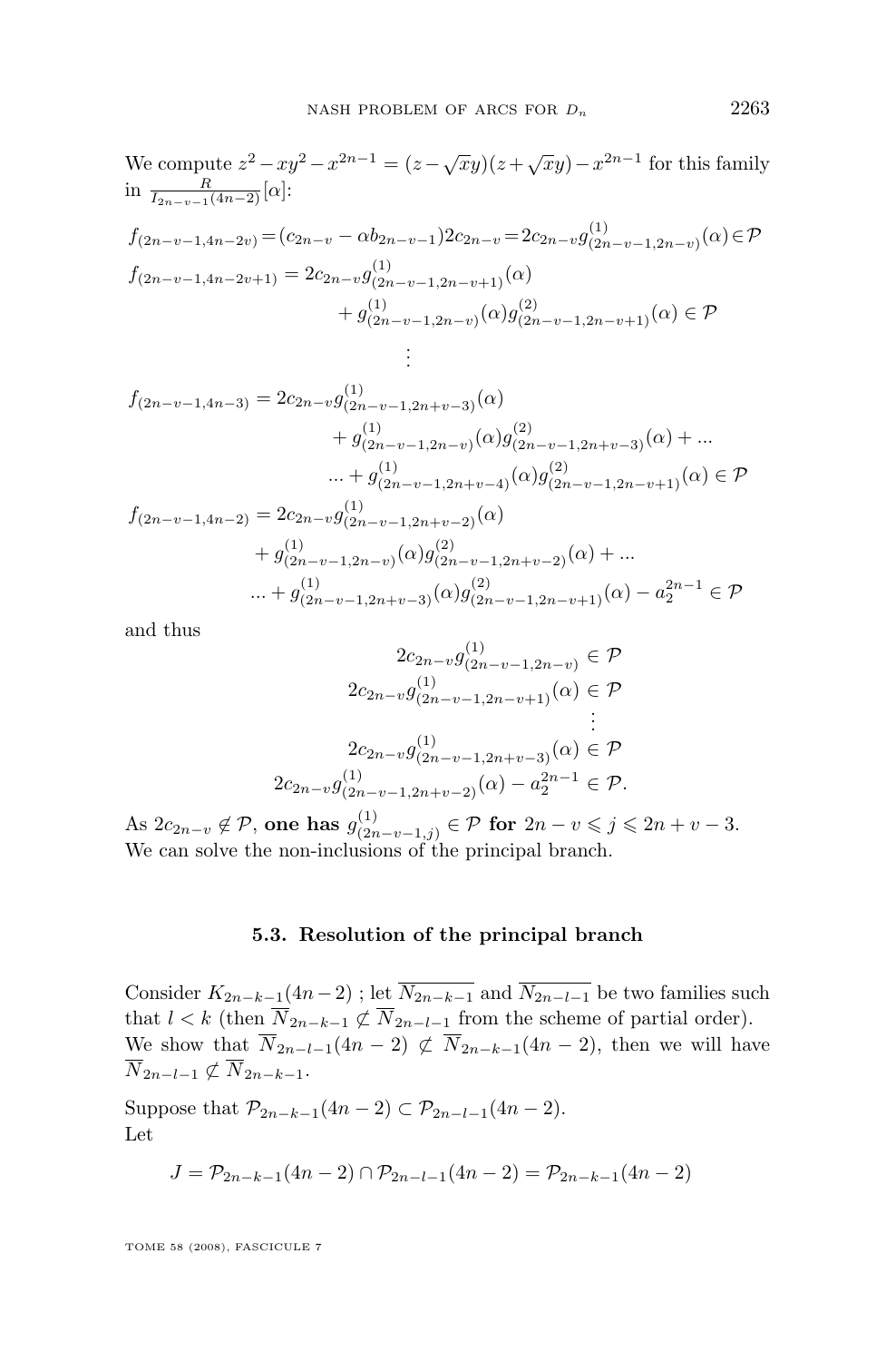and consider the algebraic extension  $S = \frac{R}{J} [\alpha]_{a_2}$  of  $\frac{R}{J}$ . Let  $P$  be the prime ideal over  $\mathcal{P}_{2n-k-1}(i)$  in  $\frac{R'}{J}[\alpha]_{a_2}$  such that  $c_{2n-k} - \alpha b_{2n-k-1} = 0$ ; then  $c_{2n-k} + \alpha b_{2n-k-1} = 2c_{2n-k}$ . Let Q be a prime ideal over  $\mathcal{P}_{2n-l-1}(4n-2)$ such that

$$
\mathcal{P}_{2n-k-1}(4n-2) \quad \subset \quad \mathcal{P}_{2n-l-1}(4n-2) \quad \subset \quad \frac{R}{J}
$$
\n
$$
\cap \qquad \qquad \cap
$$
\n
$$
\mathcal{P} \quad \subset \quad \mathcal{Q} \quad \subset \quad S
$$
\nIf  $\mathcal{P}_{2n-k-1}(4n-2) \subset \mathcal{P}_{2n-l-1}(4n-2)$ , then

$$
g_{(2n-k-1,2n+l-2)}^{(1)} = g_{(2n-l-1,2n+l-2)}^{(1)} \in \mathcal{Q}
$$

because  $l < k$  and thus, as  $2c_{2n-l}g_{(2n-l-1,2n+l-2)}^{(1)}(\alpha) - a_2^{2n-1} \in \mathcal{Q}$ , we have  $a_2^{2n-1} \in \mathcal{Q}$  which gives the desired contradiction.

#### **6. The two non-principal branches**

The two branches  $E_{2n-1} - E_n - ... - E_{2n-2}$  and  $E_{2n} - E_n - ... - E_{2n-2}$ are symmetric, thus we can restrict ourselves to  $E_{2n} - E_n - \ldots - E_{2n-2}$ . The only non-inclusions left to be proved are  $\overline{N}_l \not\subset \overline{N}_{2n}$  for all l such that  $n \leq l \leq 2n-2.$ Let  $i_l = 2l + 1$ .

#### **6.1.** The images of the families in  $H(i)$

Let  $K(i_l) = \{b_1 = ... = b_{n-2} = c_1 = ... = c_{n-1} = 0\} \cap H(i_l)$ . It is the subspace of  $H(i_l)$  whose defining ideal  $I(i_l)$  in  $R_{i_l} = \mathbb{K}[a_1, ..., a_{i_l}, b_1, ..., b_{i_l}, c_1, ..., c_{i_l}]$ is generated by the following equations :

$$
f_{2n-1} = ia_1^{n-1} - b_{n-1}
$$
  
\n
$$
f_{2n} = c_n^2 - 2a_1b_{n-1}b_n - a_2b_{n-1}^2 - (2n-1)a_1^{2n-2}a_2
$$
  
\n
$$
f_{2n+1} = 2c_nc_{n+1} - g_{2n+1}(A_{2n+1}, B_{2n+1}) - a_1^{2n-3}h_{2n+1}(A_{2n+1})
$$
  
\n
$$
\vdots
$$
  
\n
$$
f_{2l} = c_l^2 + ... + 2c_nc_{2l-n} - g_{2l}(A_{2l}, B_{2l}) - a_1^{4n-2l-2}h_{2l}(A_{2l})
$$
  
\n
$$
f_{2l+1} = 2c_lc_{l+1} + ... + 2c_nc_{2l-n+1} - g_{2l+1}(A_{2l+1}, B_{2l+1}) - a_1^{4n-2l-3}h_{2l+1}(A_{2l+1})
$$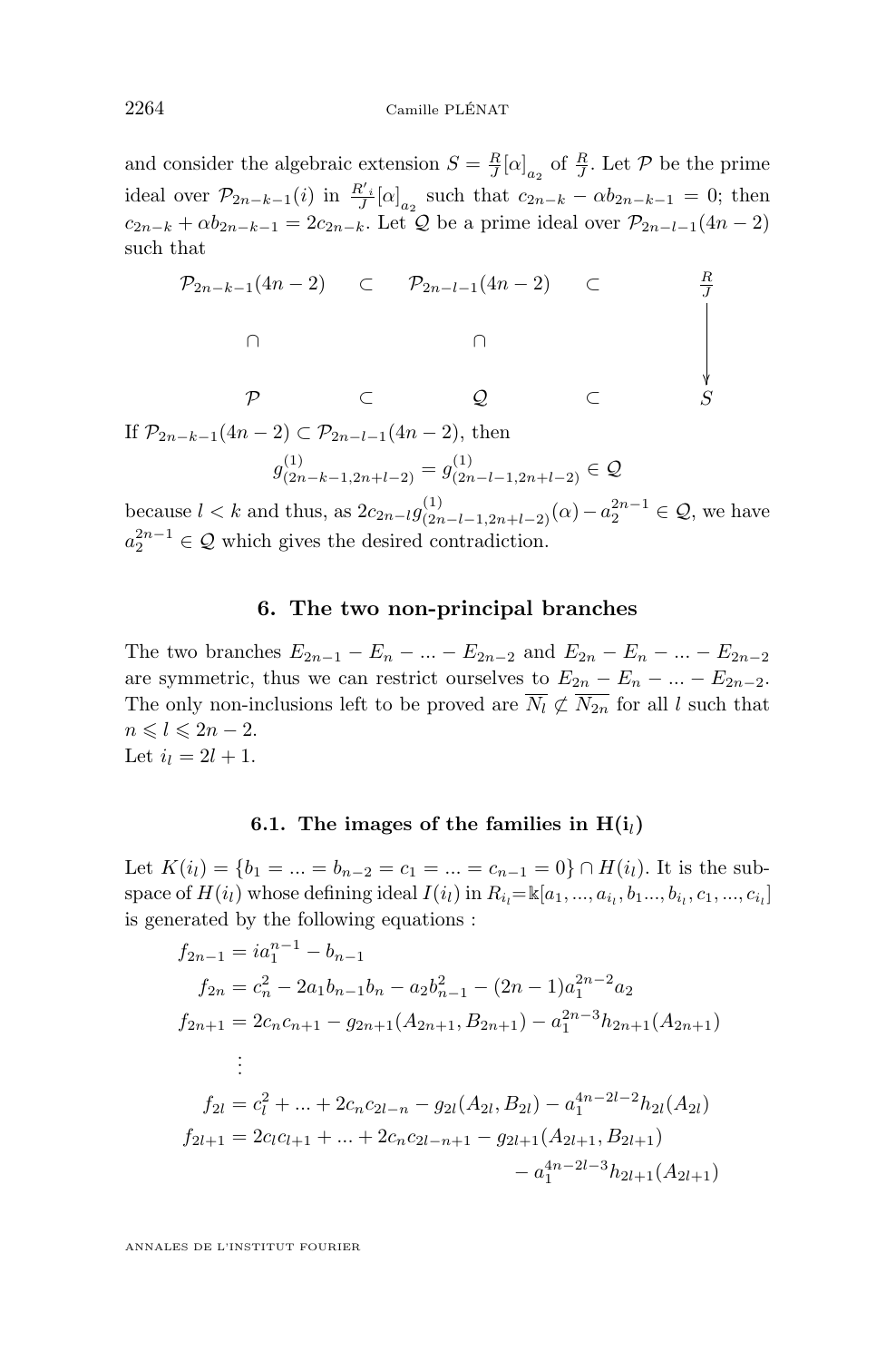(where  $A_r = \{a_1, ..., a_{r+2-2n}\}$  et  $B_r = \{b_n, ..., b_{r+1-n}\}$ , the  $g_i$  being certain polynomials in variables  $A_i$  and  $B_i$ ; the  $h_i$  being polynomials in  $A_i$  and the  $f_{2n+i}$  are the coefficients of  $t^{2n+i}$  in  $f(x(t), y(t), z(t)) = 0$  modulo the ideal  $(b_1, ... b_{n-2}, c_1, ..., c_{n-1})$ ).

*Remark.* — Alternatively one could work in  $H(4n-2)$  for all l.

We have to find the ideals defining the closure of the sets  $N_{2n}(i_l) = \rho_{i_l}(N_{2n})$ and  $N_l(i_l) = \rho_{i_l}(N_l)$ .

Let  $\mathcal{Q}_{2n}(i_l)$  be the defining ideal of  $N_{2n}(i_l)$  and  $\mathcal{Q}_l(i_l)$  be the defining ideal of  $N_l(i_l)$ . By the same argument as for the families of the principal branches, we have  $\mathcal{Q}_{2n}(i_l) = \mathcal{P}_{2n}(i_l)$  where  $\mathcal{P}_{2n}(i_l)$  is the distinguished prime ideal of  $I_{2n}(i_l)$  and

$$
I_{2n}(i_l) = (a_1, b_1, \ldots, b_{\mu_{2n}(y)-1}, c_1, \ldots, c_{\mu_{2n}(z)-1}, f_{(2n, 2n-1)}, \ldots, f_{(2n, 2l+n+1)}).
$$

We also have that  $Q_l(i_l)$  is the distinguished minimal prime ideal of

 $(a_1, b_1, \ldots, b_{l-1}, c_1, \ldots, c_l, f_{(l,2l)}, \ldots, f_{(l,3l+1)}).$ 

Moreover we have, as  $a_1, b_{n-1}, ..., b_{l-1}, c_n, ..., c_l \notin \mathcal{P}_{2n}(i_l)$ , that  $\mathcal{P}_{2n}(i_l)$  contains the ideals  $(I(i_l) : a_1^{\infty}), (I(i_l) : c_{r+1}^{\infty})$  and  $(I(i_l) : b_r^{\infty})$  where  $r \in \{n-1, ..., l-1\}.$ 

In the same way as for the principal branch, we want to construct elements of  $\mathcal{Q}_{2n}(i_l)$ , by studying the ideal  $(I(i_l) : a_1^\infty)$ . The extension we find is not the same as for the principal branch, we need an extension where we are allowed to divide by  $a_1$ .

#### **6.2. Looking for non trivial elements**

**Study of the ideal**  $Q_{2n}(i_l)$ **.** 

In what follows, we fix an l such that  $n - 1 \leq l \leq m - 1$  (we want to show that  $N_l(i_l) \not\subset N_{2n}(i_l)$ 

In this section, we show that each equation  $f_i$  for  $2n - 1 \leq j \leq 2l$  is in the integral closure of  $(a_1^d)R$  (for some  $d \in \mathbb{N}$  depending on j). For each  $b_r$ and  $c_r$ , we find the greatest  $d \in \mathbb{N}$  such that  $b_r$  -or  $c_r$ - are in the integral closure of  $(a_1^d)R$   $(d \in \mathbb{N})$ .

Recall the valuative characterization of the integral closure of an ideal (cf. [\[4\]](#page-29-0) and [\[13\]](#page-29-0), theorem 38):

DEFINITION 6.1. — Let  $\mathcal{R}$  be a normal noetherian domain,  $b \in \mathcal{R}$  and I *an ideal of* R*.*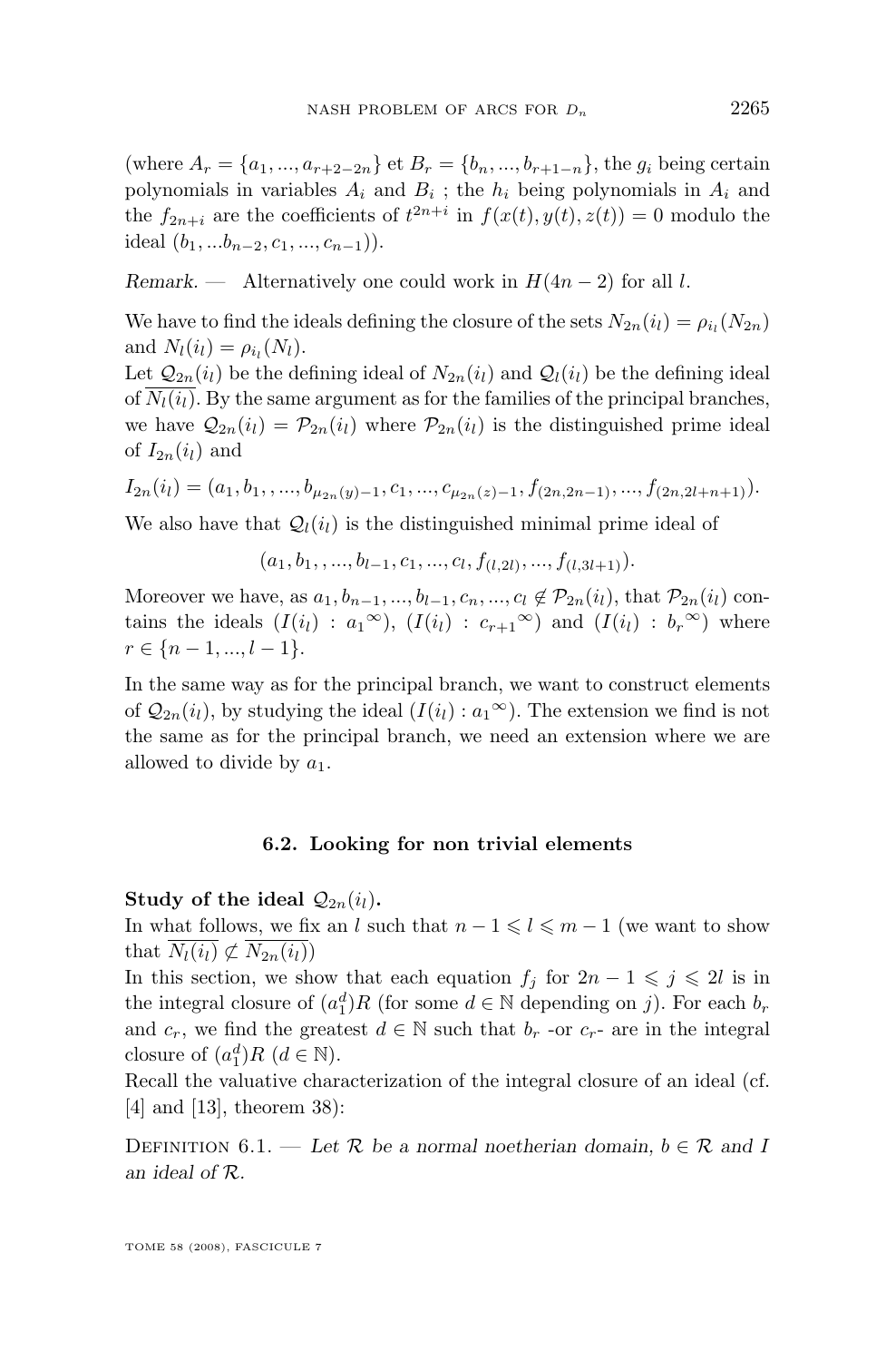*The element* b *is in the integral closure of* I *if and only if for every positive valuation*  $\mu$  *over*  $\mathcal{R}$  *of rank one, there exists an element* x *of* I such that  $\mu(x) \leqslant \mu(b)$ .

This characterization motivates the following definition :

DEFINITION  $6.2$ . — Let p and q be two integers. We say that  $a^{\frac{p}{q}}$  divides b in a normal ring R (or equivalently that b is in the integral closure of  $(a^{\frac{p}{q}})$  if  $a^p$  divides  $b^q$  in R.

*Notation. —*

- in what follows, we will denote "a divides b" by "a/b".
- take  $J(i_l) = Q_l(i_l) \cap Q_{2n}(i_l)$

Suppose  $\overline{N}_l(i_l) \subset \overline{N}_{2n}(i_l)$ ; then  $J(i_l) = \mathcal{Q}_{2n}(i_l)$ . Let  $\tilde{R}(i_l) = \frac{R(i_l)}{J(i_l)}$  be the normalization of  $\frac{R(i_l)}{J(i_l)}$ ; it is a normal domain.

The system generated by the equations  $(f_{2n-1}, ..., f_{2l})$  in  $\tilde{R}(i_l)$  is:

$$
f_{2n-1} = ia_1^{n-1} - b_{n-1}
$$

(6.1)

$$
f_{2m+1} = -a_1 b_m^2 + \sum_{r=n}^m C_r^{2m+1} c_r c_{2m-r+1} - \sum_{r=2}^{2m+3-2n} a_r \left( \sum_{u+v+r=2m+1} B_{uv}^{2m+1} b_u b_v \right)
$$

$$
- a_1 \left( \sum_{r=n-1}^{m-1} B_r^{2m+1} b_r b_{2m-r} \right) + a_1^{4n-2m-3} g_{2m+1}(A)
$$

(6.2)

$$
f_{2m+2} = c_{m+1}^2 + \sum_{r=n}^m C_r^{2m+2} c_r c_{2m+2-r} - \sum_{r=2}^{2m+4-2n} a_r \left( \sum_{u+v+r=2m+2} B_{uv}^{2m+2} b_u b_v \right)
$$

$$
- a_1 \left( \sum_{r=n-1}^m B_r^{2m+2} b_{r-1} b_{2m+2-r} \right) + a_1^{4n-2m-4} g_{2m+2}(A)
$$

for  $n-1 \leqslant m \leqslant l-1$  (where  $C_i^j$  and  $B_i^j$  are constants,  $A \in \mathbb{K}[a_1, ..., a_{2l-2n+3}]$ and the polynomials  $g_s$  are not divisible by  $a_1$ ).

This system is a system of  $2(l - n) + 2$  equations with  $2(l - n) + 3$  unknowns  $a_1, b_{n-1}, \ldots, b_{l-1}, c_n, \ldots, c_l$ . We want to find positive rational numbers  $\beta_{n-1}, ..., \beta_{l-1}, \gamma_n, ..., \gamma_l \in \mathbb{Q}$  so that  $a_1^{\beta_k}$  divides  $b_k$  and  $a_1^{\gamma_r}$  divides  $c_r$ in  $\tilde{R}(i_l)$ .

DEFINITION 6.3. — Let  $\beta_k = \sup \{ \alpha \in \mathbb{Q} : a_1^{\alpha}/b_k \text{ in } \tilde{R}(i_l) \}$  and  $\gamma_{k+1} =$  $sup{\{\alpha \in \mathbb{Q} : a_1^{\alpha}/c_{k+1} \text{ in } \tilde{R}(i_l)\}\text{ for }n-1 \leq k \leq l-1}$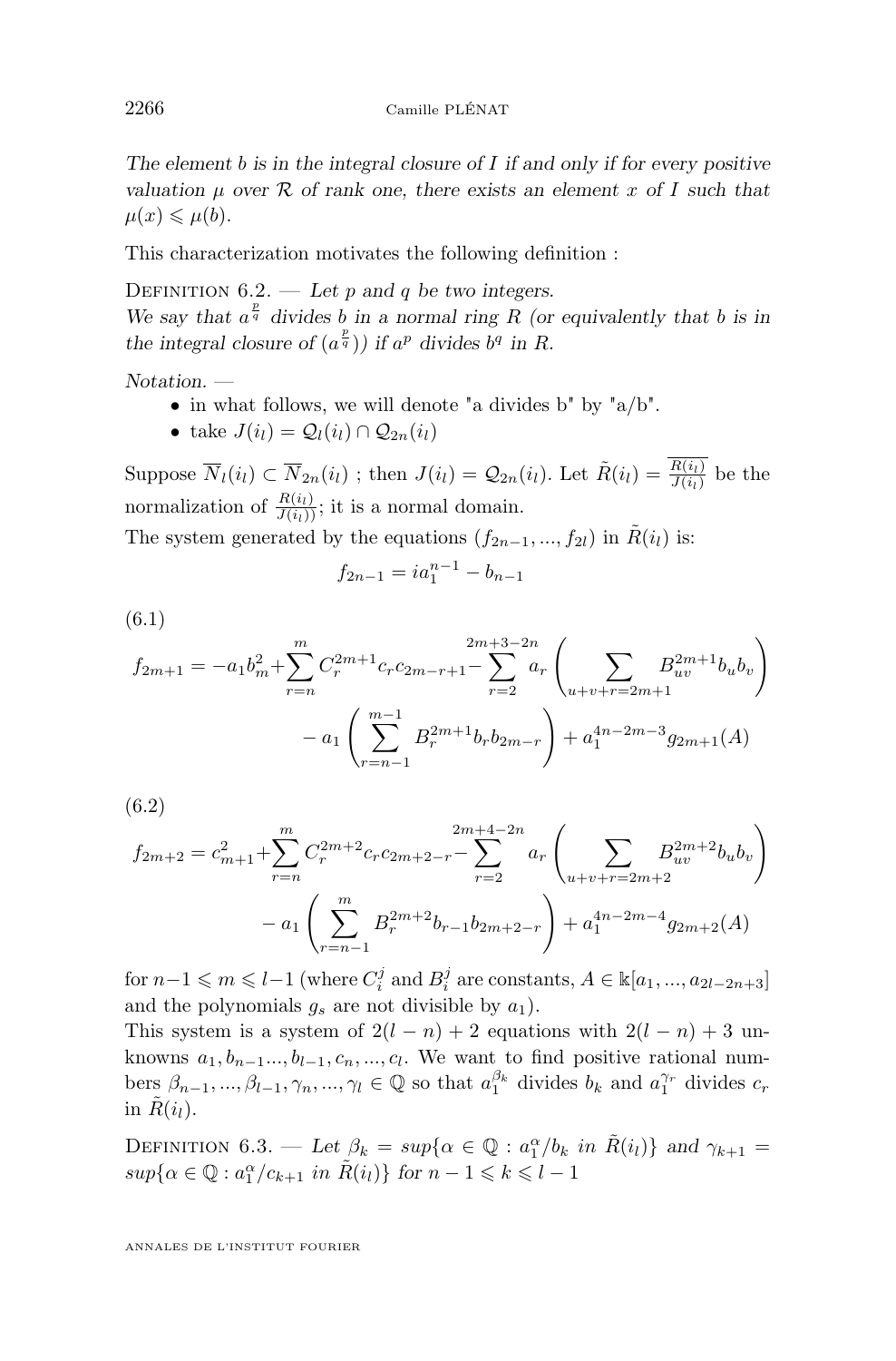*Remark.* — A priori,  $\beta_k$  is in  $\mathbb{R}\cup\{\infty\}$  and so is  $\gamma_k$ . Below, we will calculate lower bounds for  $\beta_k$  and  $\gamma_k$  which will be rational numbers.

We prove the following proposition:

PROPOSITION 6.4. — *For all* k and r *such that*  $n-1 \leq k \leq l-1 < 2n-3$ *and*  $n \le r \le l < 2n-2$ , one has  $\beta_k > 1$  *and*  $\gamma_r > 1$ *. For*  $k = l - 1 = 2n - 3$ , *one has*  $\beta_k \geq 1$  *and*  $\gamma_{k+1} \geq 1$ *.* 

*Remark.* —  $\beta_{n-1} = n-1$  by  $f_{2n-1} = 0$ .

*Proof.* — We define the sequences  $(\beta_k)_s$  and  $(\gamma_{k+1})_s$  recursively in k. These sequences  $(\beta_k)_s$  and  $(\gamma_{k+1})_s$  will be increasing, converging, with  $(\beta_k)_s \leq \beta_k$ ,  $(\gamma_{k+1})_s \leq \gamma_{k+1}$  and with limit greater than or equal to 1.

We will use the following trivial lemma :

LEMMA 6.5. — Let  $f = g - h$  be elements of S. If  $a_1^{\alpha}$  divides h and  $a_1^{\alpha}$ divides  $f$ , then  $a_1^{\alpha}$  divides  $g$ .

#### **Construction of the sequences.**

For  $k = n - 1$ , consider :

$$
f_{2n-1} = ia_1^{n-1} - b_{n-1}
$$
  

$$
f_{2n} = c_n^2 - 2a_1b_{n-1}b_n - a_2b_{n-1}^2 - (2n-1)a_1^{2n-2}a_2
$$

We already have  $\beta_{n-1} = n-1$ . Set  $(\beta_{n-1})_s = n-1$  for all s. Moreover, we have  $a_1^n/f_{2n} (= 0)$  and  $a_1^n/2a_1b_{n-1}b_n - a_2b_{n-1}^2 - (2n-1)a_1^{2n-2}a_2$ , thus  $a_1^n/c_n^2$ , i.e.  $a_1^{\frac{n}{2}}/c_n$ : set  $(\gamma_n)_s = \frac{n}{2}$ . (for  $n > 2$ , we get  $\gamma_n > 1$ ; for  $n = 2$ , i.e. the case  $D_4$ ,  $k = l - 1$ ,  $\gamma_n \geq 1$ .

Let  $l > k \geq n-1$ . Suppose we have already constructed for all  $n-1 \leq$  $m \leq k - 1$  increasing sequences  $(\beta_m)_s$  and  $(\gamma_{m+1})_s$  which converge to a limit strictly greater than 1. There exists a positive integer  $S$  such that  $(\beta_m)_S > 1$  and  $(\gamma_{m+1})_S > 1$  for all  $n-1 \leq m \leq k-1$ . Rewrite the equations :

$$
f_{2m+1} = \sum_{w\mu + v\nu + u\lambda = 2m+1} C_{\mu\nu\lambda}^{2m+1} a_w^{\mu} b_v^{\nu} c_u^{\lambda}
$$
  

$$
f_{2m+2} = \sum_{w\mu + v\nu + u\lambda = 2m+2} C_{\mu\nu\lambda}^{2m+2} a_w^{\mu} b_v^{\nu} c_u^{\lambda}
$$

where  $C^i_{\mu\nu\lambda}$  are constants.

Define 
$$
(\beta_k)_S
$$
 = min  $\left\{ \frac{\beta - 1}{2} : \beta = \mu(\alpha_w)_S + \nu(\beta_v)_S + \lambda(\gamma_u)_S / C_{\mu\nu\lambda}^{2k+1} \neq \right\}$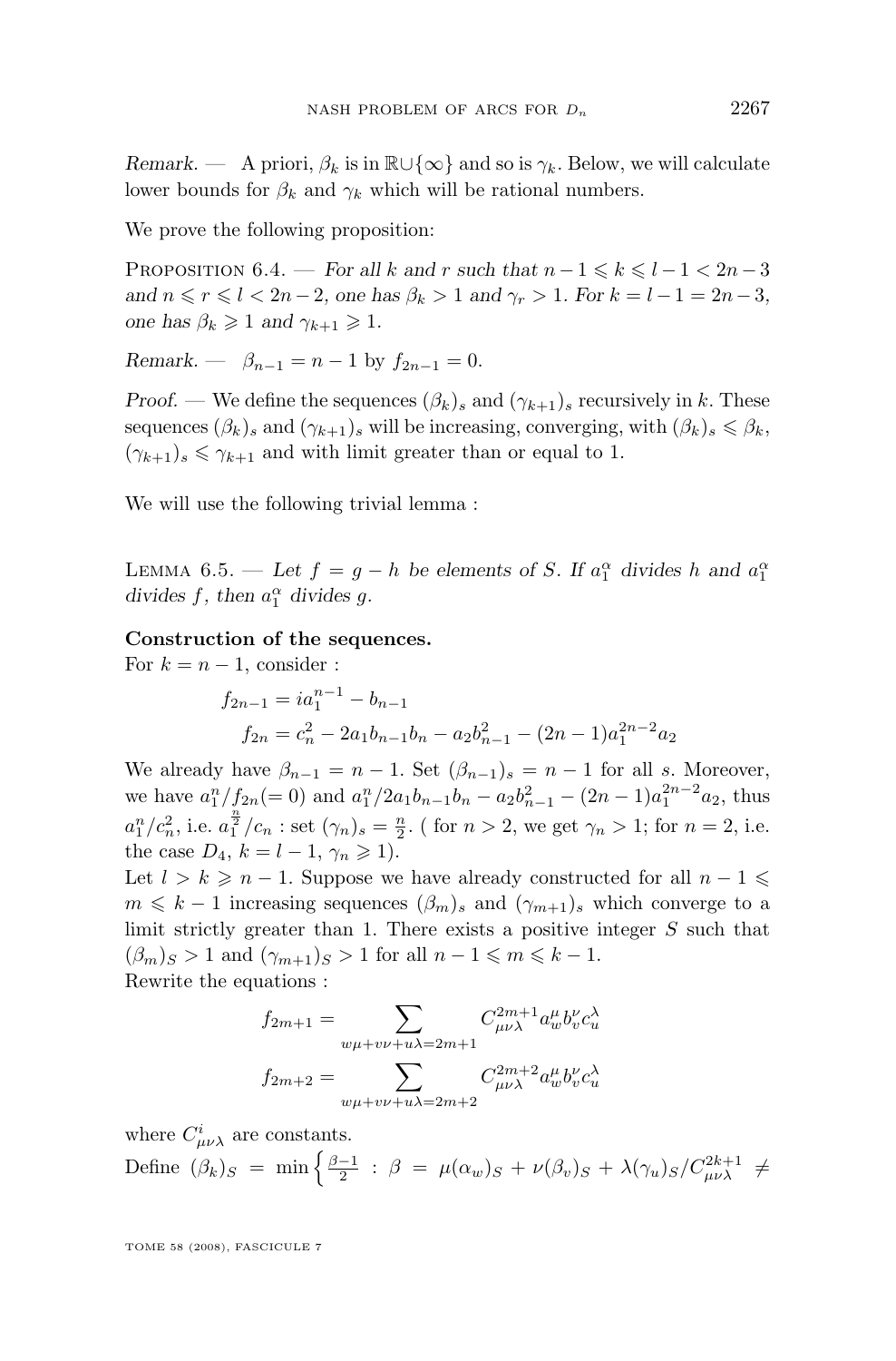<span id="page-20-0"></span>0 and  $C_{\mu\nu\lambda}^{2m+1} \neq C_{120}^{2m+1}$ , then  $(\gamma_{k+1})_S = \min\left\{\frac{\gamma}{2} : \gamma = \mu(\alpha_w)_S + \nu(\beta_v)_S + \cdots\right\}$  $\lambda(\gamma_u)_S/C_{\mu\nu\lambda}^{2k+2} \neq 0$  and  $C_{\mu\nu\lambda}^{2m+1} \neq C_{00k+1}^{2m+1}$ , with  $(\alpha_w)_s = 0$  if  $w \neq 1$ ,  $(\alpha_w)_s = 1$  if not. We can thus define :

DEFINITION 6.6. — *Recursively in s, we define*  $(\beta_m)_s = \min \left\{ \frac{\beta-1}{2} : \beta = \right\}$  $\mu(\alpha_w)_{s_w} + \nu(\beta_v)_{s_v} + \lambda(\gamma_u)_{s_u}/C_{\mu\nu\lambda}^{2m+1} \neq 0$  et  $C_{\mu\nu\lambda}^{2m+1} \neq C_{120}^{2m+1}$  and  $(\gamma_{m+1})_s =$  $\min\left\{ \frac{\gamma}{2} : \gamma = \mu(\alpha_w)_{s_w} + \nu(\beta_v)_{s_v} + \lambda(\gamma_u)_{s_u}/C_{\mu\nu\lambda}^{2m+2} \neq 0 \text{ et } C_{\mu\nu\lambda}^{2m+1} \neq C_{00k+1}^{2m+1} \right\}$ with  $s_x = s - 1$  *if*  $x > m$ ,  $s_x = s$  *if not. For all*  $s \leq S$ *, we pose*  $(\beta_k)_s = 0$  *and*  $(\gamma_{k+1})_s = 0$ 

Lemma 8 shows that  $a_1^{(\beta_m)_s}$  divides  $b_m$  for all s.

The sequences are increasing by construction, thus the limits of  $(\beta_m)_s$  and  $(\gamma_{m+1})_s$  for all  $n-1 \leq m \leq k-1$  are strictly greater than 1 by construction. It remains to show that the limits for the sequences  $(\beta_k)_s$  and  $(\gamma_{k+1})_s$  are greater than or equal to 1.

For notational convenience, we set for  $m > k$ ,  $(\beta_m)_s = 0$  and  $(\gamma_{m+1})_s = 0$ (even for  $m > l$ ) and  $(\beta_{n-1})_s = n - 1$ . We write the equations in the following form:

For m such that  $n \leq m \leq k$ ,

$$
f_{2n-1} = ia_1^{n-1} - b_{n-1}
$$

(6.3) 
$$
f_{2n} = c_n^2 - 2a_1b_{n-1}b_n - a_2b_{n-1}^2 - (2n-1)a_1^{2n-2}a_2
$$

(6.4)

$$
f_{2m+1} = -a_1 b_m^2 + \sum_{r=n}^m C_r^{2m+1} c_r c_{2m-r+1} - \sum_{r=2}^{2m+3-2n} a_r \left( \sum_{u+v+r=2m+1} B_{uv}^{2m+1} b_u b_v \right)
$$

$$
- a_1 \left( \sum_{r=n-1}^{m-1} B_r^{2m+1} b_r b_{2m-r} \right) + a_1^{4n-2m-3} g_{2m+1}(A)
$$

(6.5)

$$
f_{2m+2} = c_{m+1}^2 + \sum_{r=n}^m C_r^{2m+2} c_r c_{2m+2-r} - \sum_{r=2}^{2m+4-2n} a_r \left( \sum_{u+v+r=2m+2} B_{uv}^{2m+2} b_u b_v \right)
$$

$$
- a_1 \left( \sum_{r=n-1}^m B_r^{2m+2} b_r b_{2m+1-r} \right) + a_1^{4n-2m-4} g_{2m+2}(A)
$$

for  $n-1 \leqslant k \leqslant l-1$  (where  $C_i^j$  and  $B_i^j$  are constants,  $A \in \mathbb{K}[a_1, ..., a_{2l-2n+3}]$ and the polynomials  $g_s$  are not divisible by  $a_1$ ).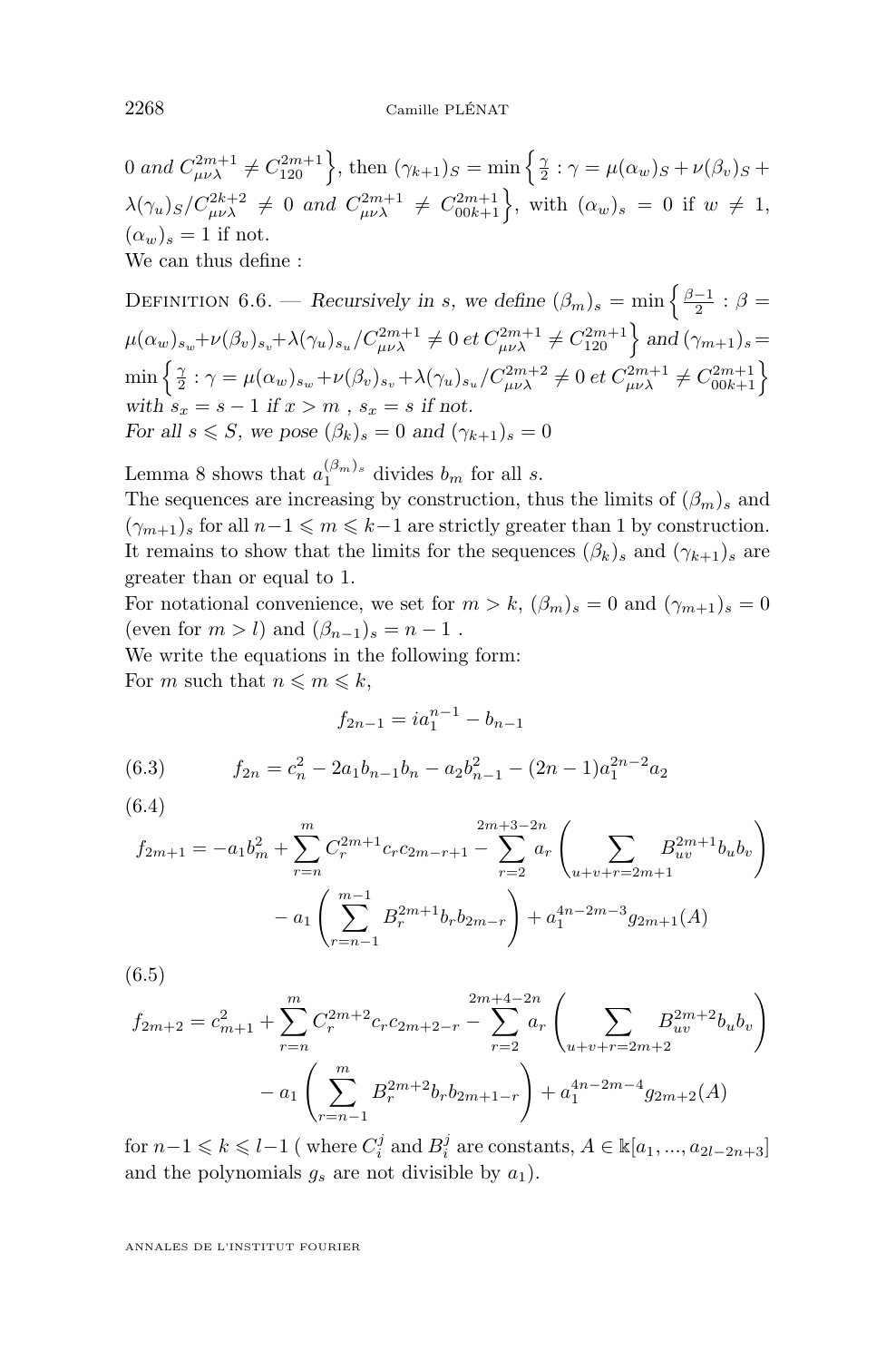<span id="page-21-0"></span>Then, by definition, we have the following properties:

by (6.3) : 
$$
(\gamma_n)_s = min \left\{ (\beta_{n-1})_s, \frac{(\beta_{n-1})_s + (\beta_n)_{s-1} + 1}{2}, \frac{2n-2}{2} \right\};
$$
  
\n(6.6)  
\nby (6.4) :  
\n $(\beta_m)_s = min \left\{ \frac{(\gamma_m)_s + (\gamma_{m+1})_{s-1} - 1}{2}, ..., \frac{(\gamma_n)_s + (\gamma_{2m-n+1})_{s-1} - 1}{2}, \frac{(\beta_u)_{s_u} + (\beta_v)_{s_v} - 1}{2} \text{ with } u + v + r = 2m + 1, r \ge 2, \text{ } s_w = s - 1 \text{ if } w > m, s_w = s, \text{ if not, with } w = u, v \right\}$   
\n $\frac{(\beta_{m-1})_s + (\beta_{m+1})_{s-1}}{2}, ..., \frac{(\beta_{n-1})_s + (\beta_{2m-n+1})_{s-1}}{2}, \frac{4n - 2m - 4}{2} \right\};$   
\n(6.7)

$$
(\gamma_{m+1})_s = \min\left\{\frac{(\gamma_m)_s + (\gamma_{m+2})_{s-1}}{2}, \dots, \frac{(\gamma_n)_s + (\gamma_{2m+2-n})_{s-1}}{2} \right\}
$$

$$
\frac{(\beta_u)_{s_u} + (\beta_v)_{s_v}}{2} \text{ with } u + v + r = 2m + 2r \ge 2, \ s_w = s - 1
$$

$$
\text{if } w > m + 1, \ s_w = s \text{ if not, with } w = u, v
$$

$$
\frac{1 + (\beta_m)_s + (\beta_{m+1})_{s-1}}{2}, \dots, \frac{1 + (\beta_{n-1})_s + (\beta_{2m+2-n})_{s-1}}{2}, \frac{4n - 2m - 4}{2}\right\}
$$

The sequences are bounded above by  $\frac{4n-2m-4}{2}$ , so they converge. Let  $\tilde{\gamma}_{m+1} = \lim_s(\gamma_{m+1})_s, \ \tilde{\beta_m} = \lim_s(\beta_m)_s.$  One has:  $\gamma_{m+1} \geq \tilde{\gamma}_{m+1}, \ \beta_m \geq \tilde{\beta_m}.$ We compute the minimum of  $(6.6)$  and  $(6.7)$  for  $s > S$ .

**a.** Equations (6.6) give :

 $bu(6.5)$  $bu(6.5)$ :

$$
(6.8) \quad (\beta_m)_s \leqslant \frac{(\beta_{m-1})_s + (\beta_m)_{s-1} - 1}{2} \leqslant \frac{(\beta_{m-1})_s + (\beta_m)_{s-1}}{2}
$$

thus  $(\beta_m)_s \leq (\beta_{m-1})_s - 1$ , information we inject in (6.7), thus we get :

(6.9) 
$$
(\gamma_m)_s \leq \frac{(\beta_{m-1})_s + (\beta_m)_{s-1} + 1}{2} \leq (\beta_{m-1})_s.
$$

Lemma 6.7. — *We have :* (6.10)  $(\beta_m)_s = \min \left\{ \frac{(\gamma_m)_s + (\gamma_{m+1})_{s-1} - 1}{2} \right\}$  $\frac{(m+1)s-1-1}{2}, \ldots, \frac{(\gamma_n)s+(\gamma_{2m-n+1})_{s-1}-1}{2}$  $\frac{2}{2}$ ,  $(\beta_{m-1})_s + (\beta_{m+1})_{s-1}$  $\frac{( \beta_{m+1})_{s-1}}{2},...,\frac{( \beta_{n-1})_{s}+(\beta_{2m-n+1})_{s-1}}{2}$  $\frac{\beta_{2m-n+1}}{2}, \frac{4n-2m-4}{2}$ 2  $\}$ ;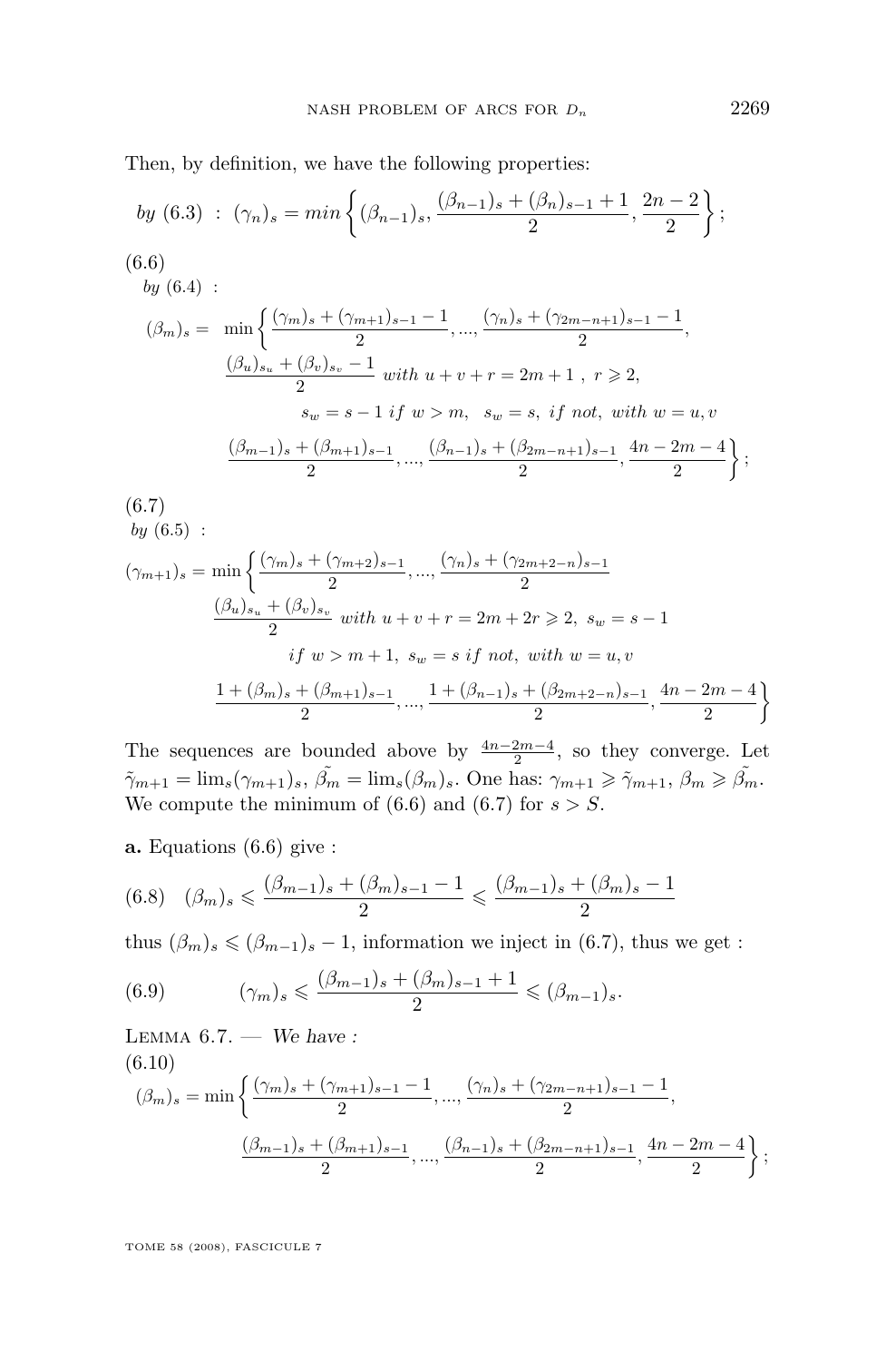*Proof.* — We use the inequalities [\(6.8\)](#page-21-0) and [\(6.9\)](#page-21-0) with the fact that the sequences are increasing.

Let  $2 \le r' < r \le 2m + 3 - 2n$ ,  $(u', v')$  and  $(u, v)$  such that  $u' + v' + r' =$  $2m + 1 = u + v + r$  and  $u = u'$ ; then  $v' > v$  and :

$$
\frac{(\beta_u)_{s_u} + (\beta_v)_{s_v} - 1}{2} \geqslant \frac{(\beta_u)_{s_u} + (\beta_{v'})_{s_v} - 1}{2}.
$$

This allows us to eliminate the terms  $\frac{(\beta_u)_{s_u} + (\beta_v)_{s_v} - 1}{2}$  for  $2m + 1 = u + v + r$ and  $r > 2$ .

It remains to eliminate terms for  $r = 2$ . One has  $u + v = 2m - 1$ ; we can suppose that  $n - 1 \leq u \leq m - 1$  and  $2m - n \geq v \geq m$  (so as not to consider the same monomial twice). Thus we get thanks to inequalities [\(6.8\)](#page-21-0) and [\(6.9\)](#page-21-0):

$$
\frac{(\beta_{n-1})_s + (\beta_{2m-n})_{s-1} - 1}{2} \ge \frac{(\gamma_n)_s + (\gamma_{2m-n+1})_{s-1} - 1}{2}
$$
  

$$
\vdots
$$
  

$$
\frac{(\beta_{m-1})_s + (\beta_m)_{s-1} - 1}{2} \ge \frac{(\gamma_m)_s + (\gamma_{m+1})_{s-1} - 1}{2}
$$

LEMMA 6.8. — We have (for 
$$
n \le m \le k
$$
 ):  
\n(6.11)  
\n
$$
(\gamma_m)_s = \min \left\{ \frac{(\gamma_{m-1})_s + (\gamma_{m+1})_{s-1}}{2}, \dots, \frac{(\gamma_n)_s + (\gamma_{2m-n})_{s-1}}{2}, \frac{1 + (\beta_{m-1})_s + (\beta_{m-1})_s + (\beta_{2m-n})_{s-1}}{2}, \frac{4n - 2m - 4}{2} \right\}.
$$

*Proof.* — As before we have to eliminate terms for  $r = 2$ : we have  $u + v = 2m - 2$ ; we can suppose  $n - 1 \leq u \leq m - 1$  and  $2m - n \ge v \ge m - 1$  (not to consider the same monomial twice). Thus we get:

$$
(\beta_{m-1})_s + (\beta_{m+1})_{s-1} \ge (\gamma_m)_s + (\gamma_{m+2})_{s-1}
$$
  
 
$$
\vdots
$$
  
 
$$
(\beta_{n-1})_s + (\beta_{2m-n+1})_{s-1} \ge (\gamma_n)_s + (\gamma_{2m-n+2})_{s-1}
$$

We have to eliminate  $(\beta_m)_s$ . For all  $n-1 \leq m \leq k-1$  we have  $(\beta_m)_s \geq (\beta_{m+1})_s + 1$ , thus

$$
(\beta_m)_s \geqslant \frac{(\beta_m)_s + (\beta_{m+1})_{s-1} + 1}{2}.
$$

 $\Box$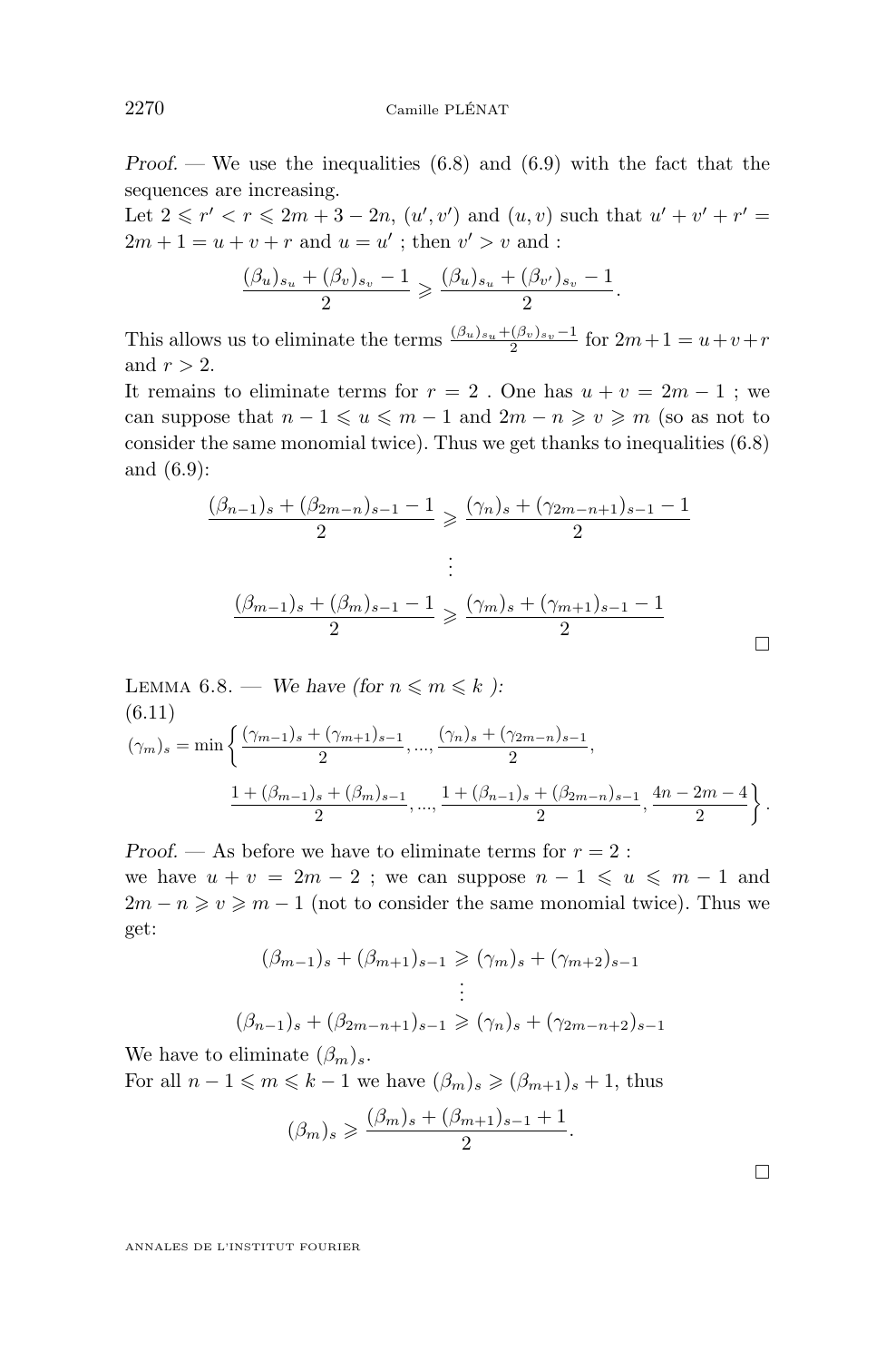LEMMA 6.9. — For 
$$
m = k + 1
$$
 we obtain :  
\n(6.12)  
\n
$$
(\gamma_{k+1})_s = \min \left\{ \frac{(\gamma_k)_s + (\gamma_{k+2})_{s-1}}{2}, \dots, \frac{(\gamma_n)_s + (\gamma_{2k+2-n})_{s-1}}{2}, (\beta_k)_s, \frac{1 + (\beta_k)_s + (\beta_{k+1})_{s-1}}{2}, \dots, \frac{1 + (\beta_{n-1})_s + (\beta_{2k+1-n})_{s-1}}{2}, \frac{4n - 2k - 4}{2} \right\}.
$$

*Proof. —* Same proof as before, except that we cannot eliminate the term  $(\beta_k)_s$ .

**b.** Show by induction on  $l$  :

$$
\frac{(\gamma_{m-l})_s + (\gamma_{m+l})_{s-1}}{2} \leq \frac{(\gamma_{m-l-1})_s + (\gamma_{m+l+1})_{s-1}}{2}.
$$

For  $l = 1$ :

$$
\frac{(\gamma_{m-1})_s + (\gamma_{m+1})_{s-1}}{2} \leq \frac{(\gamma_{m-2})_s + (\gamma_m)_{s-1} + (\gamma_m)_{s-1} + (\gamma_{m+2})_{s-2}}{4}
$$

$$
\leq \frac{(\gamma_{m-2})_s + (\gamma_{m+2})_{s-1}}{4} + \frac{(\gamma_m)_{s}}{2}
$$

$$
\leq \frac{(\gamma_{m-2})_s + (\gamma_{m+2})_{s-1}}{4} + \frac{(\gamma_{m-1})_s + (\gamma_{m+1})_{s-1}}{4}
$$

So :

$$
\frac{(\gamma_{m-1})_s + (\gamma_{m+1})_{s-1}}{4} \leqslant \frac{(\gamma_{m-2})_s + (\gamma_{m+2})_{s-1}}{4}.
$$

Let  $l \geqslant 1$ .

$$
\frac{(\gamma_{m-l-1})_s + (\gamma_{m+l+1})_{s-1}}{2}
$$
\n
$$
\leq \frac{(\gamma_{m-l-2})_s + (\gamma_{m+l})_{s-1} + (\gamma_{m+l})_{s-1} + (\gamma_{m+l+2})_{s-2}}{4}
$$
\n
$$
\frac{(\gamma_{m-l-2})_s + (\gamma_{m+l+2})_{s-1}}{4} + \frac{(\gamma_{m+l})_s}{2}
$$
\n
$$
\frac{(\gamma_{m-l-2})_s + (\gamma_{m+l+2})_{s-1}}{4} + \frac{(\gamma_{m-l})_s + (\gamma_{m+l})_{s-1}}{4}.
$$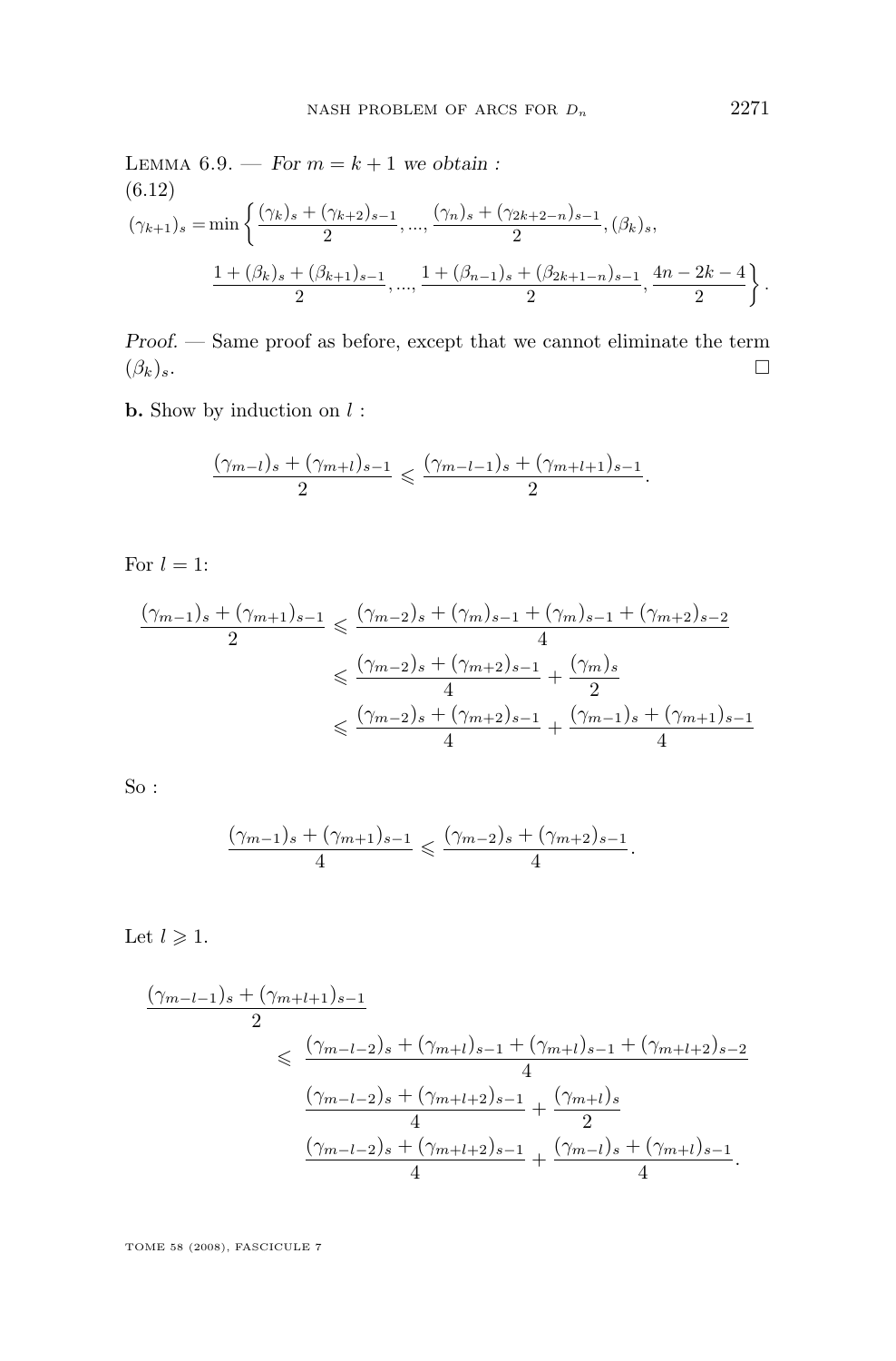The result follows.

In the same way, one can show that:

$$
\frac{(\beta_{m-l})_s + (\beta_{m+l})_{s-1}}{2} \leqslant \frac{(\beta_{m-l-1})_s + (\beta_{m+l+1})_{s-1}}{2}
$$

$$
\frac{(\gamma_{m-l})_s + (\gamma_{m+l+1})_{s-1}}{2} \leqslant \frac{(\gamma_{m-l-1})_s + (\gamma_{m+l+2})_{s-1}}{2}
$$

$$
\frac{(\beta_{m-l})_s + (\beta_{m+l+1})_{s-1}}{2} \leqslant \frac{(\beta_{m-l-1})_s + (\beta_{m+l+2})_{s-1}}{2}.
$$

**c.** Moreover, we have that:

$$
\frac{(\gamma_m)_s + (\gamma_{m+1})_{s-1} - 1}{2} \leqslant \frac{\frac{(\beta_{m-1})_s + (\beta_m)_{s-1} - 1}{2} + \frac{(\beta_m)_{s-1} + (\beta_{m+1})_{s-2} - 1}{2} + 1}{2}
$$
  

$$
\leqslant \frac{(\beta_{m-1})_s + (\beta_{m+1})_{s-1}}{4} + \frac{(\beta_m)_s}{2}
$$
  

$$
\leqslant \frac{(\beta_{m-1})_s + (\beta_{m+1})_{s-1}}{4} + \frac{(\gamma_m)_s + (\gamma_{m+1})_{s-1} - 1}{4}
$$

and

$$
\frac{(\beta_{m-1})_s + (\beta_m)_{s-1} + 1}{2} \leqslant \frac{\frac{(\gamma_{m-1})_s + (\gamma_m)_{s-1} + 1}{2} + \frac{(\gamma_m)_{s-1} + (\gamma_{m+1})_{s-2} + 1}{2} - 1}{2}
$$
  

$$
\leqslant \frac{(\gamma_{m-1})_s + (\gamma_{m+1})_{s-1}}{4} + \frac{(\gamma_m)_{s}}{2}
$$
  

$$
\leqslant \frac{(\gamma_{m-1})_s + (\gamma_{m+1})_{s-1}}{4} + \frac{(\beta_{m-1})_s + (\beta_m)_{s-1} + 1}{4}.
$$

**d.** We also have for  $n \leq m \leq k$ :

$$
\frac{(\beta_{m-1})_s + (\beta_m)_{s-1} + 1}{2} \leq \frac{\frac{4n - 2m + 2 - 4}{2} + \frac{4n - 2m - 4}{2} + 1}{2}
$$

$$
\leq \frac{4n - 2m - 2}{2}
$$

and

(6.13) 
$$
\frac{(\gamma_m)_s + (\gamma_{m+1})_{s-1} - 1}{2} \leq \frac{\frac{4n - 2m - 2}{2} + \frac{4n - 2m - 4}{2} - 1}{2} \leq \frac{4n - 2m - 4}{2}.
$$

**Finally :** for  $m = k + 1$ , we have :

$$
(\gamma_{k+1})_s = \min\left\{\frac{(\beta_k)_s + 1}{2}, (\beta_k)_s, \frac{4n - 2k - 4}{2}\right\}
$$

$$
= \min\left\{\frac{(\beta_k)_s + 1}{2}, (\beta_k)_s\right\}
$$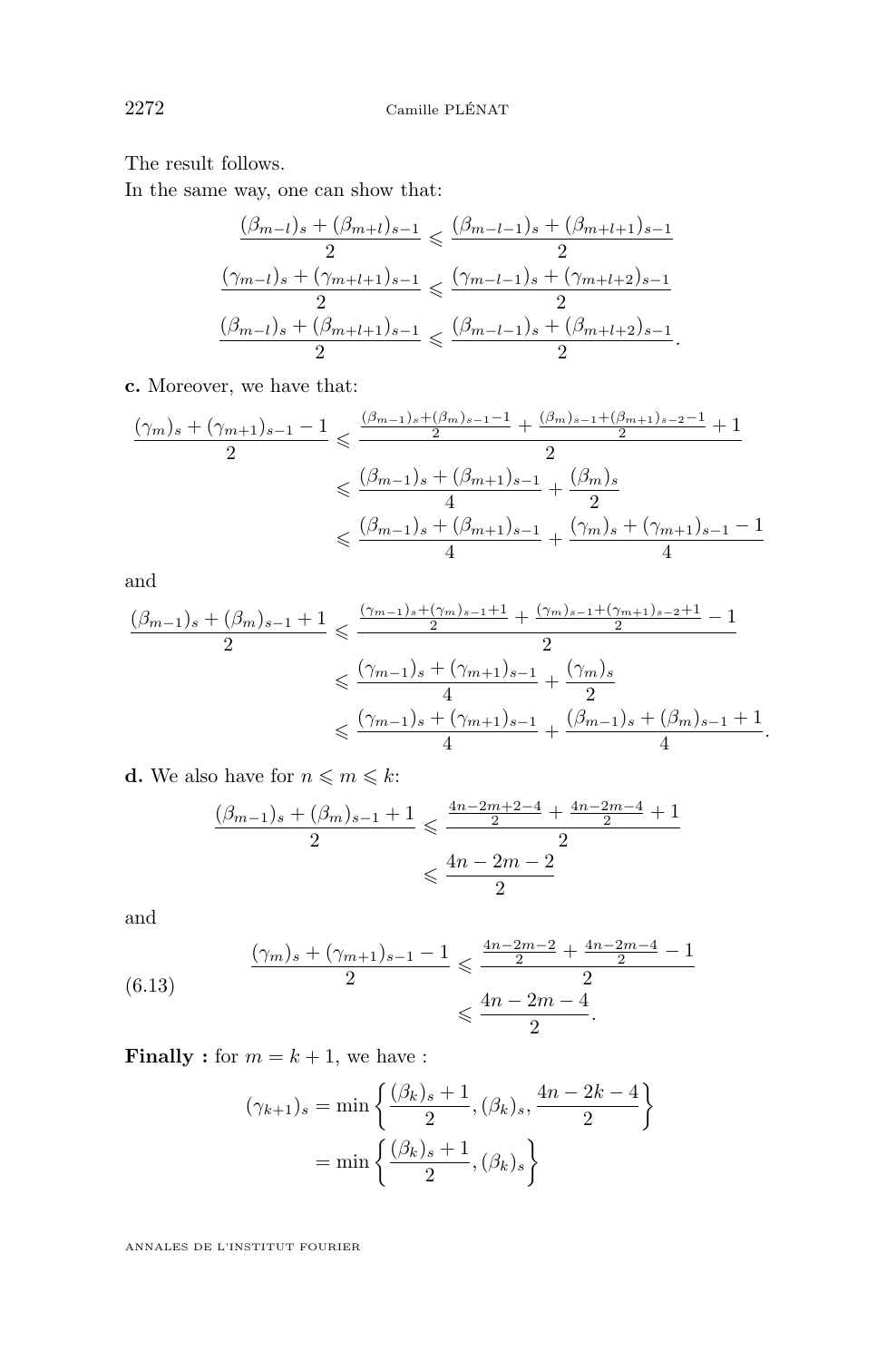and for  $n\leqslant m\leqslant k$ 

$$
(\gamma_m)_s = \frac{(\beta_{m-1})_s + (\beta_m)_{s-1} + 1}{2}
$$

$$
(\beta_m)_s = \frac{(\gamma_m)_s + (\gamma_{m+1})_{s-1} - 1}{2}.
$$

LEMMA 6.10. — *We have*  $\tilde{\beta}_k \geq 1$ 

*Proof.* — Suppose that  $\tilde{\beta}_k < 1$  (then  $(\gamma_{k+1})_s = (\beta_k)_s$ ). Taking the limits as s goes to infinity, we obtain the following system of equations :

$$
\tilde{\gamma}_m = \frac{\tilde{\beta}_{m-1} + \tilde{\beta}_m + 1}{2}
$$

$$
\tilde{\beta}_m = \frac{\tilde{\gamma}_m + \tilde{\gamma}_{m+1} - 1}{2}
$$

$$
\tilde{\gamma}_{k+1} = \tilde{\beta}_k.
$$

Solving the system, we obtain :

$$
\tilde{\beta}_k = \frac{2n-2-k}{2k-2n+3} + \frac{(2k-2n+2)\tilde{\beta}_k}{2k-2n+3}.
$$

Then :

$$
\tilde{\beta}_k = 2n - 2 - k > 1 \text{ for } k < 2n - 3
$$
\n
$$
\tilde{\beta}_k = 2n - 2 - k = 1 \text{ for } k = 2n - 3.
$$

Contradiction.

Then for all  $n-1 \leq m \leq k$  and  $n \leq r \leq k+1$ , one has  $\beta_m \geq 1$  and  $\gamma_r \geq 1$ . Passing to the limit as  $s$  goes to infinity, obtain the following system :

$$
\tilde{\gamma}_m = \frac{\tilde{\beta}_{m-1} + \tilde{\beta}_m + 1}{2}
$$

$$
\tilde{\beta}_m = \frac{\tilde{\gamma}_m + \tilde{\gamma}_{m+1} - 1}{2}
$$

$$
\tilde{\gamma}_{k+1} = \frac{\tilde{\beta}_k + 1}{2}.
$$

We find :

$$
\tilde{\beta}_k = \frac{n-1}{k-n+2};
$$

$$
\tilde{\beta}_m = (k-m+1)\tilde{\beta}_k
$$

$$
\tilde{\gamma}_m = \tilde{\gamma}_{k+1} + (k-m+1)\tilde{\beta}_k = \frac{2k-2m+3}{2}\tilde{\beta}_k + \frac{1}{2}.
$$

TOME 58 (2008), FASCICULE 7

 $\Box$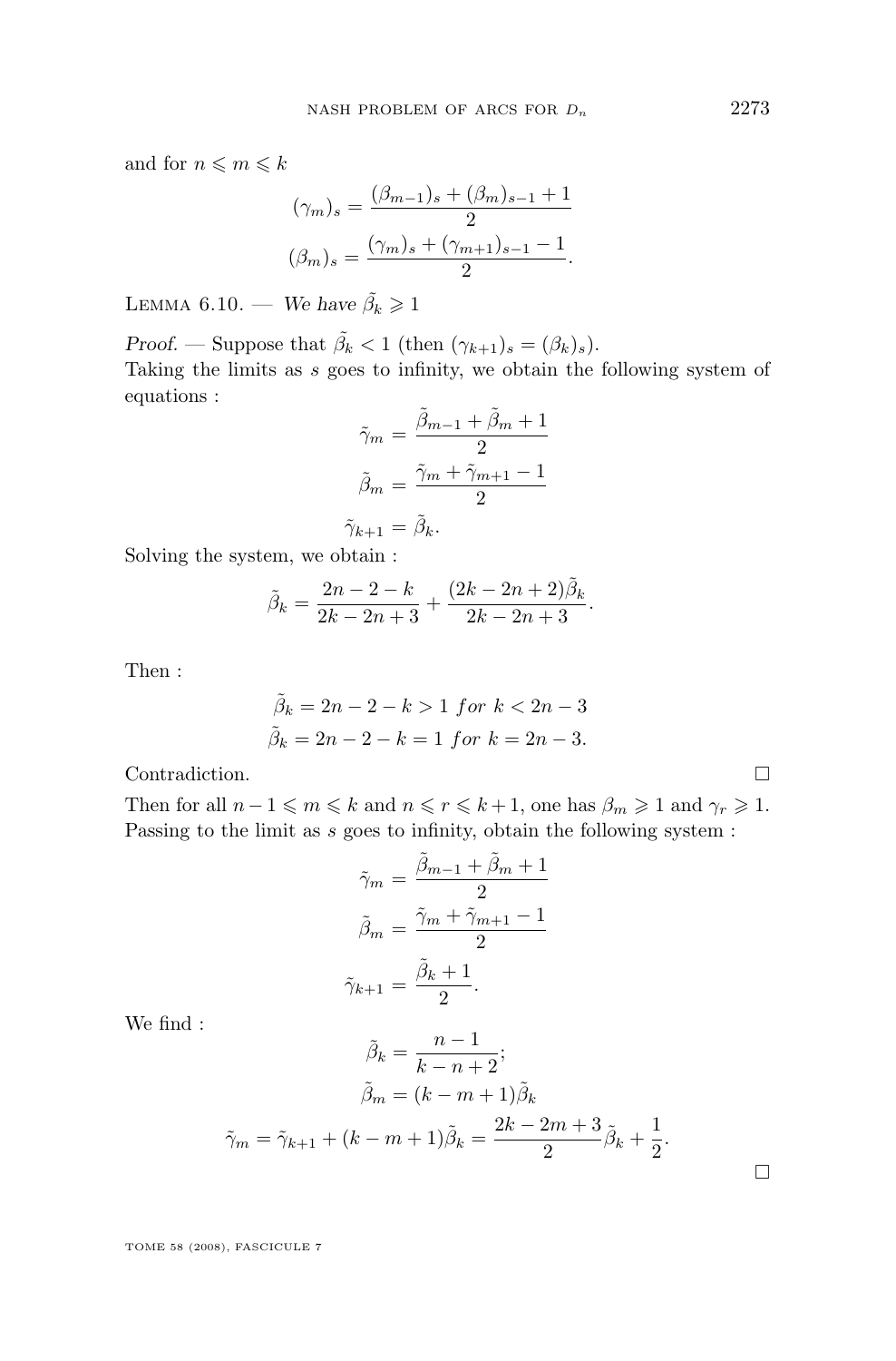Thus  $\beta_k > 1$  and  $\gamma_{k+1} > 1$  for all k and l such that  $k \leq l-1 < 2n-3$  and for  $k = l - 1 = 2n - 3$ , one has  $\beta_k \geq 1$  and  $\gamma_{k+1} \geq 1$ . Therefore we have

- for  $l 1 < 2n 3$ , for all  $n 1 \leq k \leq l 1$ :  $\beta_k > 1$  and  $\gamma_{k+1} > 1$ .
- For  $l-1=2n-3$ :  $\beta_{l-1}\geqslant 1$ ,  $\gamma_l\geqslant 1$  and for all  $n-1\leqslant k\leqslant l-1$ one has  $\beta_k > 1$  and  $\gamma_{k+1} > 1$ .

Let us fix l such that  $n - 1 \leq l \leq 2n - 2$ . Let  $n - 1 \leq m \leq l - 1$ . We have shown that for all pairs of integers  $(p, q)$ such that  $\frac{p}{q} < \tilde{\beta_m} = \frac{p_m}{q_m}$ , for all positive valuations  $\mu$  of rank 1, we have :

$$
\mu(a_1^p) \leqslant \mu(b_m^q)
$$

in  $\frac{R'(i_l)}{J(i_l)}$ . Thus we have :

$$
\mu(a_1^{p_m})\leqslant\mu(b_m^{q_m}).
$$

for all valuations  $\mu$  of rank one 1.

Indeed, if not, there exists a valuation  $\nu$  such that

$$
\nu(a_1^{p_m}) > \nu(b_m^{q_m})
$$

Then there exist two positive integers p and q such that  $\frac{p}{q} > 1$  and  $\nu(a_1^{p_m}) >$  $\frac{p}{q}\nu(b_m^{q_m})$ , i.e.  $\nu(a_1^{p_m q}) > \nu(b_m^{q_m p})$ . Contradiction.

We can define the following finite algebraic extension

$$
\frac{R(i_l)}{J(i_l))} \to \frac{R(i_l)}{J(i_l))} = S.
$$

Note that the fractions  $\frac{b_{n-1}}{a_1^{n-1}}, \frac{b_n}{a_1 \beta}$  $\frac{b_n}{a_1 {\tilde{\beta}}_n}, ..., \frac{b_{l-1}}{a_1 {\tilde{\beta}}_{l-1}}$  $\frac{b_{l-1}}{a_1\tilde{\beta}_{l-1}}, \frac{c_n}{a_1\tilde{\gamma}_n}, ..., \frac{c_l}{a_1\tilde{\gamma}_l}$  $rac{c_l}{a_1 \tilde{\gamma}_l}$  are in S.

#### **6.3. Proof for the non-principal branches**

We look at the branch  $E_{2n} - E_n - \ldots - E_{2n-2}$  (the proof for the other one being symmetrical)

The notations are the same as in section 6.2 Truncate at the order  $i_l = 2l + 1$ .

PROPOSITION 6.11. — *For all*  $n \leq l \leq 2n-2$ , one has  $\overline{N}_l(i_l) \not\subset \overline{N}_{2n}(i_l)$ .

*Proof.* — Consider the extension  $: \frac{R_{i_l}}{J(i_l)} \to S$ . Let  $P \subset S$  be the prime ideal over  $\mathcal{P}_{2n}(i_l)$  and  $\mathcal Q$  be the prime ideal over  $\mathcal P_l(i_l)$ . (We suppose  $\mathcal P \subset \mathcal Q$ ).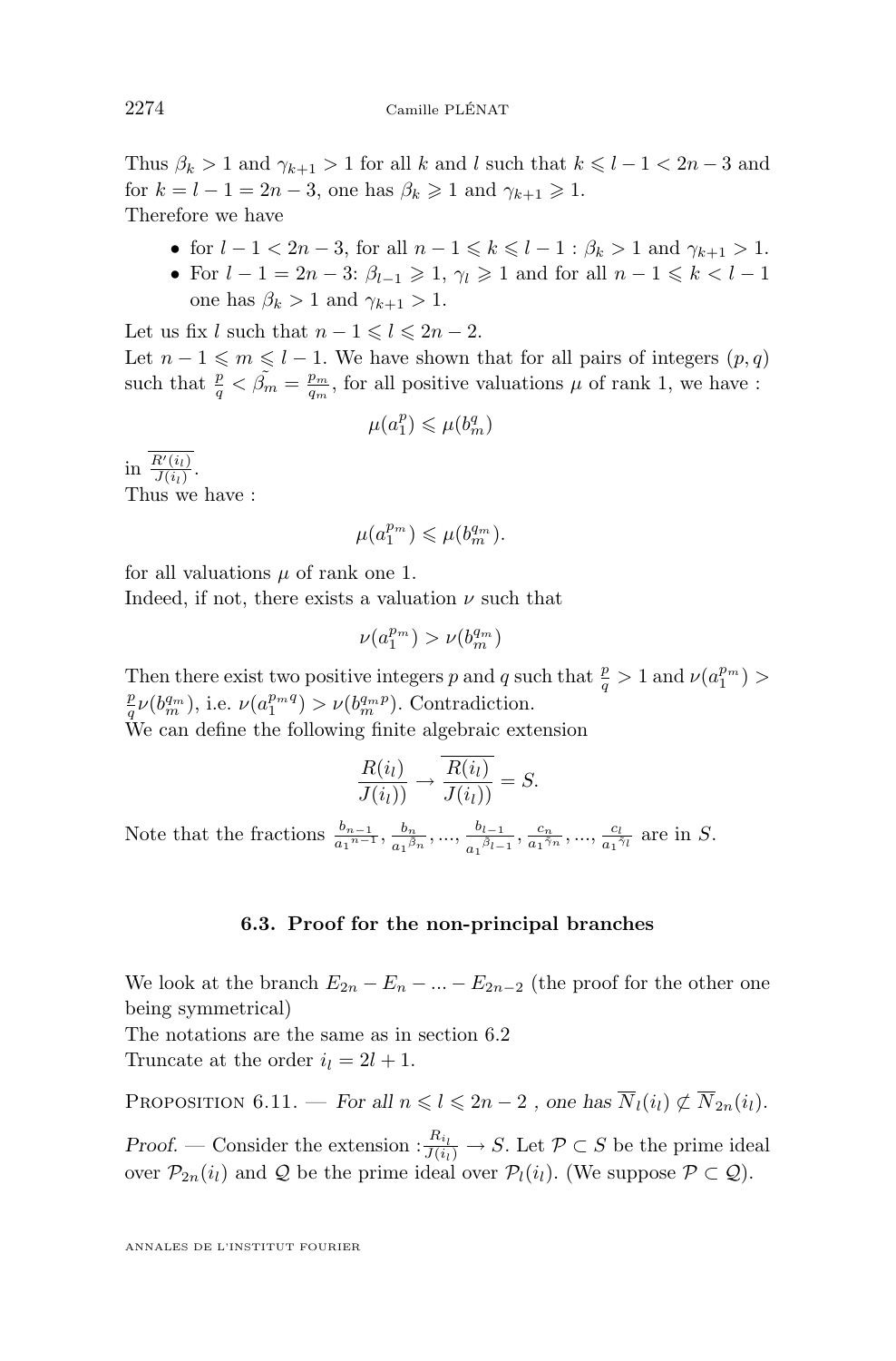For  $n \leq l \leq 2n-2$ , consider  $\frac{f_{2l+1}}{a_1}$  in S. We have  $\frac{f_{2l+1}}{a_1} \in \mathcal{P}$  (because  $f_{2l+1} \in \mathcal{P}_{2n}(i_l), a_1 \frac{f_{2l+1}}{a_1}$  $a_1 \n\in f_{2l+1}$  and  $a_1 \notin \mathcal{P}_{2n}(i_l)$ ). But  $\frac{f_{2l+1}}{a_1} - b_l^2 \in \mathcal{Q}$  and  $b_1 \notin \mathcal{Q}$ . Contradiction.

Suppose  $l = 2n - 2$ . We still suppose that  $\mathcal{P}_{2n}(i_{2n-2}) \subset \mathcal{Q}_{2n-2}(i_{2n-2})$ . Let  $J = \mathcal{P}_{2n}(i_{2n-2}) \cap \mathcal{Q}_{2n-2}(i_{2n-2})$ . Let  $c'_r = \frac{c_r}{a^{2n-2}}$  $\frac{c_r}{a_1^{2n-r-1}}$  and  $b'_{r_1} = \frac{b_{r-1}}{a_1^{2n-r-1}}$  $n \leqslant r \leqslant 2n-2$ . Let S be the birational extension obtained by adding the  $\frac{b_{r-1}}{a_1^{2n-r-2}}$  for elements  $c'$ <sub>r</sub> and  $b'$ <sub>r-1</sub>  $(n \leq r \leq 2n-2)$  (It is, as we have just shown, contained in the normalization of the ring  $\frac{R(i_{2n-2})}{J}$ .

Let P and Q be prime ideals over  $\mathcal{P}_{2n}(i_{2n-2})$  and  $\mathcal{Q}_{2n-2}(i_{2n-2})$  respectively in the extension S.

Let  $h'_{m} = \frac{f_{2n,m}}{a^{4n-2}}$  $\frac{f_{2n,m}}{a_1^{4n-2-m}}$  for  $2n-1 \leqslant m \leqslant 4n-3$  and  $h_m = h'_m$  modulo the ideal Q (to obtain  $h_m$  one sets the coefficients  $a_1, b_{n-1},...b_{2n-3}, c_n,...c_{2n-2}$ be zero in  $(h'_m)$ ).

By construction, the equations  $h_m$  for  $2n - 1 \leq m \leq 4n - 3$  live in

$$
A = \mathbb{k}[a_2, b'_n, ..., b'_{2n-3}, b_{2n-2}, c'_n, ..., c'_{2n-2}, c_{2n-1}]
$$

(we have replaced  $b'_{n-1}$  by i and we are not considering anymore the equation  $f_{2n,2n-1} = 0$ ).

We also have  $f_{2n-2,4n-2} \in A$ . There exists a natural homomorphism  $\phi$ from A to  $\frac{S}{Q}$ .

Let P be the ideal in  $\frac{S}{Q}$  generated by all relations satisfied by  $b'_{r}$ ,  $c'_{r}$  and  $a_2, c_{2n-1}, b_{2n-2}$ ; it contains in particular the ideal generated by  $(h_m)_{m=2n,\ldots,4n-3}$  and  $f_{2n,4n-2}$ .

Let  $P'' = \ker(\phi)$  be the inverse image of P in A. Then we have the following commutative diagram:



PROPOSITION 6.12. — *We have that*  $\frac{A}{P^n}$  is finite over  $k[a_2, b_{2n-2}]$ .

*Proof.* — We already have that  $\frac{\mathbb{k}[a_2, b_{2n-2}, c_{2n-1}]}{(f_{2n,4n-2})}$  is finite over  $\mathbb{k}[a_2, b_{2n-2}]$ . The finiteness of the second arrow  $f_2$  comes from the following :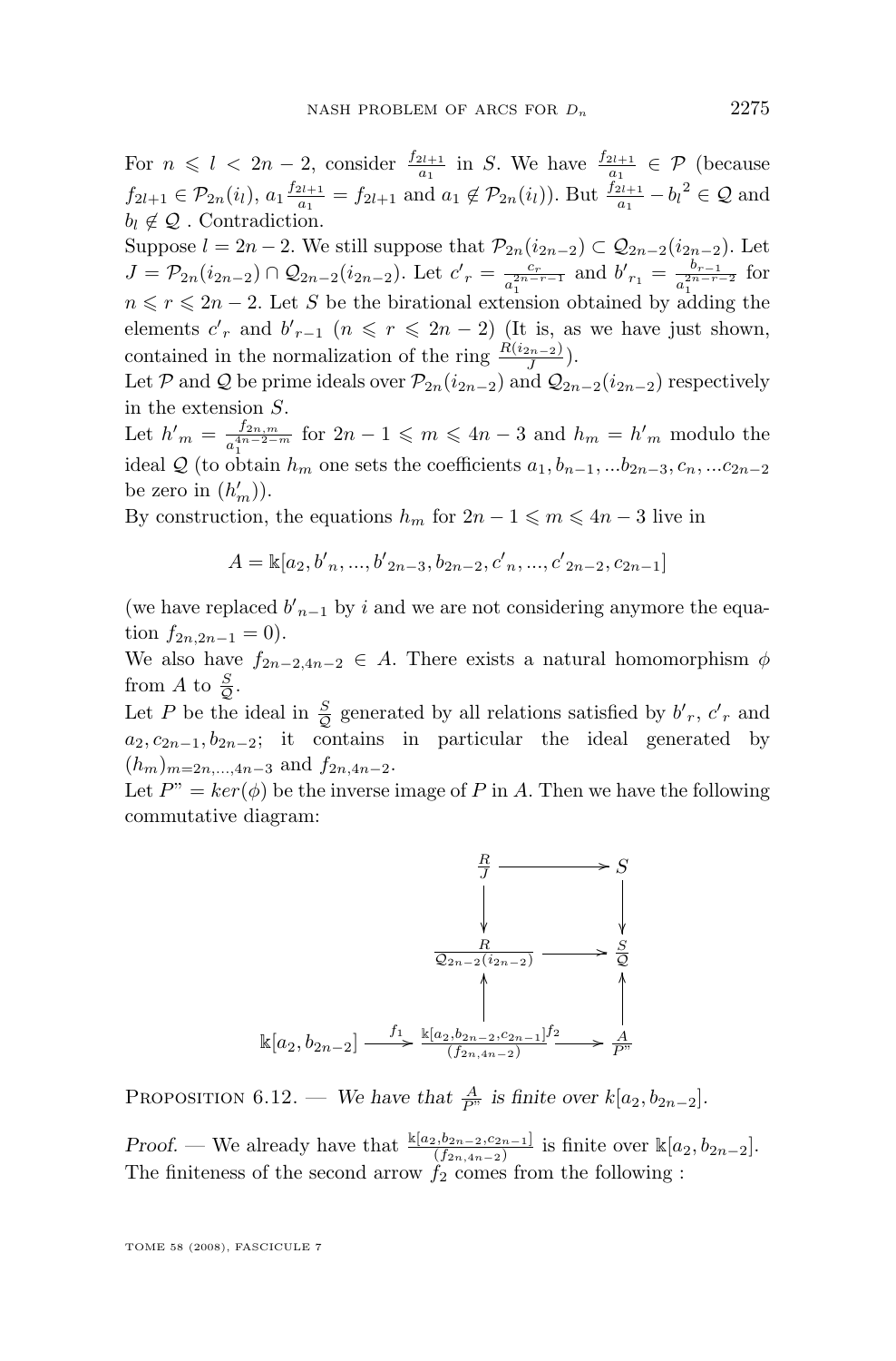Consider the equations

 $(f'_{2n-2,m}) = (f_{2n-2,m}) mod(a_3, ..., a_{4n-3}, b_{2n-1}, ..., b_{4n-3}, c_{2n}, ..., c_{4n-3})$ for  $2n \leq m \leq 4n-3$  in  $\mathbb{K}[a_1, a_2, b_1, ..., b_{2n-2}, c_1, ..., c_{2n-1}]$ ; these equations allow us to show that  $\frac{c_k}{a_1^{\gamma_k}}$  and  $\frac{b_{k-1}}{a_1^{\beta_{k-1}}}$  are in the normalization of  $\frac{k[a_1,a_2,b_1,...,b_{2n-21},c_1,...,c_{2n-1}]}{(f'_{2n-2,m})_{m=2n,...,4n-3}}$  and that  $\gamma_k = 2n - k - 1$  and  $\beta_k = 2n - k - 2$ in the same way as we show that S is an algebraic extension of  $\frac{R}{I}$  (cf. J 3.2.2). Denote by S' the algebraic extension of  $\frac{k[a_1, a_2, b_1, ..., b_{2n-21}, c_1, ..., c_{2n-1}]}{(f'_{2n-2,m})_{m=2n,...,4n-3}}$ obtained by adding to it the elements  $c'_{r} = \frac{c_r}{a^{2n-r}}$  $\frac{c_r}{a_1^{2n-r-1}}$  and  $b'_{r-1} = \frac{b_{r-1}}{a_1^{2n-r-1}}$  $a_1^{2n-r-2}$ for  $n \leq r \leq 2n - 2$ .

We get the following commutative diagram:



Then the first horizontal arrow is finite by definition and then so is  $f_2$ .  $\Box$ Thus, there exists an ideal M over  $(a_2, b_{2n-2} - 1)$  in  $\frac{A}{P^n}$ . This maximal ideal does not contain  $h_{4n-3}$  by definition, which implies that P" does not contain  $h_{4n-3}$  either. This is false by definition of  $P$ ".

#### **7. Comments**

The proof developed above works for the singularities  $D_{2n}$ . For the singularities  $D_{2n+1}$ , the proof is almost the same: first we use the valuative criterion with the functions x, y, z,  $z+ix^n$  and  $z-ix^n$ . It gives the following scheme:

$$
E_{n+1}
$$
  
E1-E2=- - - - - En-En+1- - - - E<sub>n-1</sub>  
E2n

(where  $E_{2n}$  and  $E_{2n+1}$  are the two symmetric exceptional curves). As for  $D_{2n}$  it remains to solve two series of non-inclusions (the principal branch and the two symmetrical branches). The resolution of the principal branch works exactly as for  $D_{2n}$ , because  $a_2 \neq 0$  for all the families of this branch. The resolution for the non-principal branches is slightly different: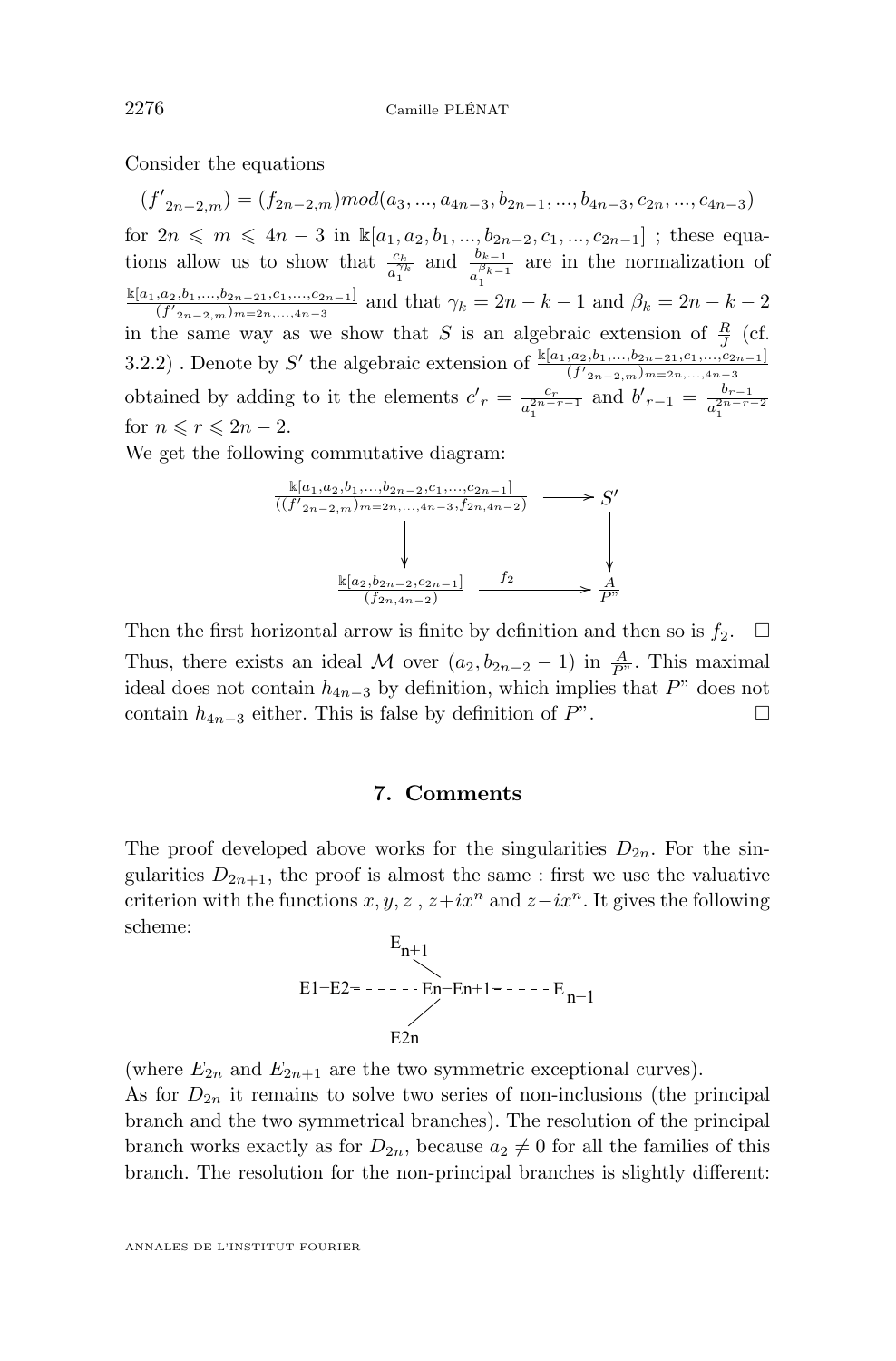<span id="page-29-0"></span>the first equation of the arcs corresponding to (for example)  $E_{2n+1}$  is  $c_n$  −  $ia_1^n = 0$ . Thus we still construct an extension where it is allowed "to divide by  $a_1$ ", but the roles played by  $c_r$  and  $b_m$  are exchanged.

The method seems to work for the three rational points left.

#### BIBLIOGRAPHY

- [1] M. Artin, "On isolated rational singularities of surfaces", *Amer. J. Math.* **88** (1966), p. 129-136.
- [2] C. Bouvier, "Diviseurs essentiels, composantes essentielles des variétés toriques singulières", *Duke Math. J.* **91** (1998), p. 609-620.
- [3] C. Bouvier & G. Gonzales-Sprinberg, "Système générateur minimal, diviseurs essentiels et G-désingularisations de varitétés toriques", *Tohoku Math. J.* **47** (1995), p. 125-149.
- [4] D. Eisenbud, *Commutative Algebra with a view toward Algebraic Geometry*, Graduate Texts in Mathematics, vol. 150, Springer-Verlag, New York, 1995.
- [5] J. Fernandez-Sanchez, "Equivalence of the Nash conjecture for primitive and sandwiched singularities", *Proc. Amer. Math. Soc.* **133** (2005), p. 677-679.
- [6] S. Ishii, "Arcs, valuations and the Nash map", arXiv: math.AG/0410526.
- [7] ———, "The local Nash problem on arc families of singularities", arXiv: math.AG/0507530.
- [8] S. Ishii & J. Kollár, "The Nash problem on arc families of singularities", *Duke Math. J.* **120, 3** (2003), p. 601-620.
- [9] M. Lejeune–Jalabert, "Arcs analytiques et résolution minimale des singularités des surfaces quasi-homogènes", in *Séminaire sur les Singularités des Surfaces, Lecture Notes in Math.*, vol. 777, Springer-Verlag, 1980, p. 303-336.
- [10] ——— , "Désingularisation explicite des surfaces quasi-homogènes dans C3", *Nova Acta Leopoldina* **NF 52, Nr 240** (1981), p. 139-160.
- [11] ——— , "Courbes tracées sur un germe d'hypersurface", *Amer. J. Math.* **112** (1990), p. 525-568.
- [12] M. Lejeune–Jalabert & A. Reguera, "Arcs and wedges on sandwiched surface singularities", *Amer. J. Math.* **121** (1999), p. 1191-1213.
- [13] H. Matsumura, *Commutative ring theory. Translated from the Japanese by M. Reid*, Cambridge Studies in Advanced Mathematics, vol. 8, Cambridge University Press, Cambridge, 1986.
- [14] J. F. J. Nash, "Arc structure of singularities", *A celebration of John F. Nash, Jr. Duke Math. J.* **81, 1** (1995), p. 31-38.
- [15] C. Plénat, "A propos du problème des arcs de Nash", *Annales de l'Institut Fourier* **55** (2005), no. 3, p. 805-823.
- [16] ——— , "Résolution du problème des arcs de Nash pour les points doubles rationnels  $D_n$  ( $n \geq 4$ ).", *Note C.R.A.S, Série I* **340** (2005), p. 747-750.
- [17] C. Plénat & P. Popescu-Pampu, "A class of non-rational surface singularities for which the Nash map is bijective", *Bulletin de la SMF* **134** (2006), no. 3, p. 383-394.
- [18] A. Reguera, "Families of arcs on rational surface singularities", *Manuscripta Math* **88, 3** (1995), p. 321-333.
- [19] ——— , "Image of the Nash map in terms of wedges", *C. R. Acad. Sci. Paris, Ser. I* **338** (2004), p. 385-390.